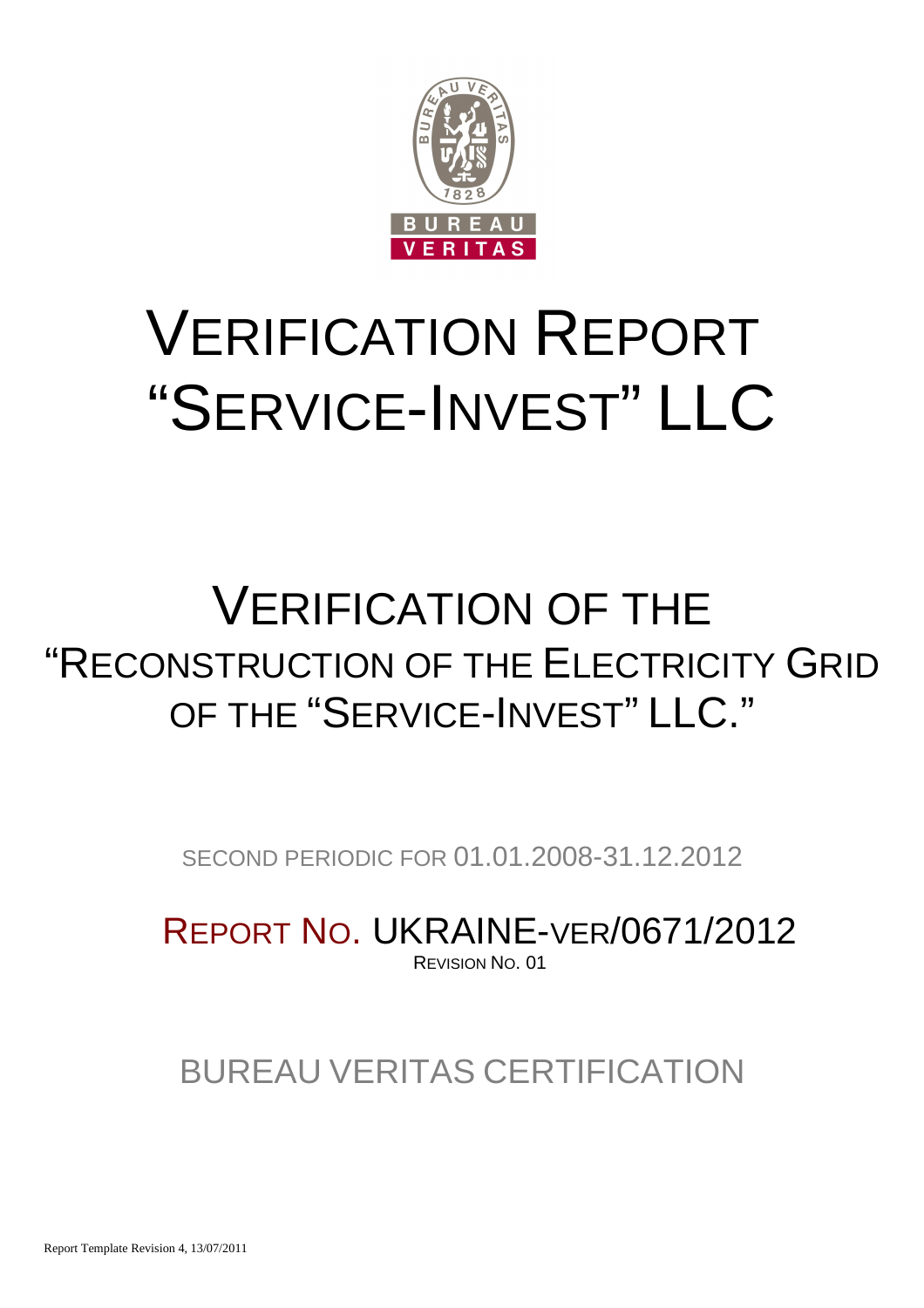Date of first issue:

#### Report No: UKRAINE-ver/0671/2012

VERIFICATION REPORT: RECONSTRUCTION OF THE ELECTRICITY GRID OF THE "SERVICE-INVEST" LLC.

Organizational unit:



| 03/12/2012                                                                                                                                                                                                                                                                                                                                                                                                                                                                                                                                                                                                                                                                                                                                                                                                                                                                                                                                                                                                                                                                                                                                                 | <b>Holding SAS</b>            | <b>Bureau Veritas Certification</b> |                                           |                                             |
|------------------------------------------------------------------------------------------------------------------------------------------------------------------------------------------------------------------------------------------------------------------------------------------------------------------------------------------------------------------------------------------------------------------------------------------------------------------------------------------------------------------------------------------------------------------------------------------------------------------------------------------------------------------------------------------------------------------------------------------------------------------------------------------------------------------------------------------------------------------------------------------------------------------------------------------------------------------------------------------------------------------------------------------------------------------------------------------------------------------------------------------------------------|-------------------------------|-------------------------------------|-------------------------------------------|---------------------------------------------|
| Client:<br>"Service-Invest" LLC                                                                                                                                                                                                                                                                                                                                                                                                                                                                                                                                                                                                                                                                                                                                                                                                                                                                                                                                                                                                                                                                                                                            | Client ref.:<br>Oleg Tryfonov |                                     |                                           |                                             |
| Summary:<br>Bureau Veritas Certification has made the 2 <sup>nd</sup> periodic verification of the "Reconstruction of the Electricity Grid<br>of the "Service-Invest" LLC.", project of "Service-Invest" LLC located in Donetsk and Dnipropetrovsk region,<br>Ukraine, and applying JI specific approach, on the basis of UNFCCC criteria for the JI, as well as criteria given<br>to provide for consistent project operations, monitoring and reporting. UNFCCC criteria refer to Article 6 of the<br>Kyoto Protocol, the JI rules and modalities and the subsequent decisions by the JI Supervisory Committee, as<br>well as the host country criteria.                                                                                                                                                                                                                                                                                                                                                                                                                                                                                                 |                               |                                     |                                           |                                             |
| The verification scope is defined as a periodic independent review and ex post determination by the Accredited<br>Entity of the monitored reductions in GHG emissions during defined verification period, and consisted of the<br>following three phases: i) desk review of the monitoring report against project design and the baseline and<br>monitoring plan; ii) follow-up interviews with project stakeholders; iii) resolution of outstanding issues and the<br>issuance of the final verification report and opinion. The overall verification, from Contract Review to<br>Verification Report & Opinion, was conducted using Bureau Veritas Certification internal procedures.<br>The first output of the verification process is a list of Clarification, Corrective Actions Requests, Forward                                                                                                                                                                                                                                                                                                                                                   |                               |                                     |                                           |                                             |
| Actions Requests (CR, CAR and FAR), presented in Appendix A.<br>In summary, Bureau Veritas Certification confirms that the project is implemented as planned and described in<br>approved project design documents. Installed equipment being essential for generating emission reduction<br>runs reliably and is calibrated appropriately. The monitoring system is in place and the project is generating<br>GHG emission reductions. The GHG emission reduction is calculated accurately and without material errors,<br>omissions, or misstatements, and the ERUs issued totalize 579 381 tonnes of CO2 equivalent for the<br>monitoring period from 01/01/2008 to 31/12/2012 (113 879 tonnes of CO2eq for 01/01/2008-31/12/2008,<br>95 173 tonnes of CO2eq for 01/01/2009-31/12/2009, 122 616 tonnes of CO2eq for 01/01/2010-31/12/2010,<br>128 800 tonnes of CO2eq for 01/01/2011-31/12/2011, 118 913 tonnes of CO2eq for 01/01/2012-31/12/2012).<br>Our opinion relates to the project's GHG emissions and resulting GHG emission reductions reported and<br>related to the approved project baseline and monitoring, and its associated documents. |                               |                                     |                                           |                                             |
| Report No.:<br>Ukraine-ver/0671/2012<br>JI                                                                                                                                                                                                                                                                                                                                                                                                                                                                                                                                                                                                                                                                                                                                                                                                                                                                                                                                                                                                                                                                                                                 | Subject Group:                |                                     |                                           |                                             |
| Project title:<br>Reconstruction of the Electricity Grid of the "Service-<br>Invest" LLC.                                                                                                                                                                                                                                                                                                                                                                                                                                                                                                                                                                                                                                                                                                                                                                                                                                                                                                                                                                                                                                                                  |                               |                                     |                                           |                                             |
| Work carried out by:<br>Vyacheslav Yeriomin - Team Leader, Lead<br>Verifier<br>Sergii Verteletskyi - Team Member, Verifier                                                                                                                                                                                                                                                                                                                                                                                                                                                                                                                                                                                                                                                                                                                                                                                                                                                                                                                                                                                                                                 |                               |                                     |                                           |                                             |
| Work reviewed by:<br>Ivan Sokolov - Technical Reviewer<br>Borys Kostykovskyi - technical specialist<br>Work approved by:                                                                                                                                                                                                                                                                                                                                                                                                                                                                                                                                                                                                                                                                                                                                                                                                                                                                                                                                                                                                                                   | ertific                       | $\times$                            | Client or responsible organizational unit | No distribution without permission from the |
| Work approved by:<br>Ivan Sokolov - Operational Managers<br>Date of this revision:<br>Rev. No.:                                                                                                                                                                                                                                                                                                                                                                                                                                                                                                                                                                                                                                                                                                                                                                                                                                                                                                                                                                                                                                                            | Number of pages:              |                                     | Limited distribution                      |                                             |
| 17/01/2013<br>01                                                                                                                                                                                                                                                                                                                                                                                                                                                                                                                                                                                                                                                                                                                                                                                                                                                                                                                                                                                                                                                                                                                                           | 29                            |                                     | Unrestricted distribution                 |                                             |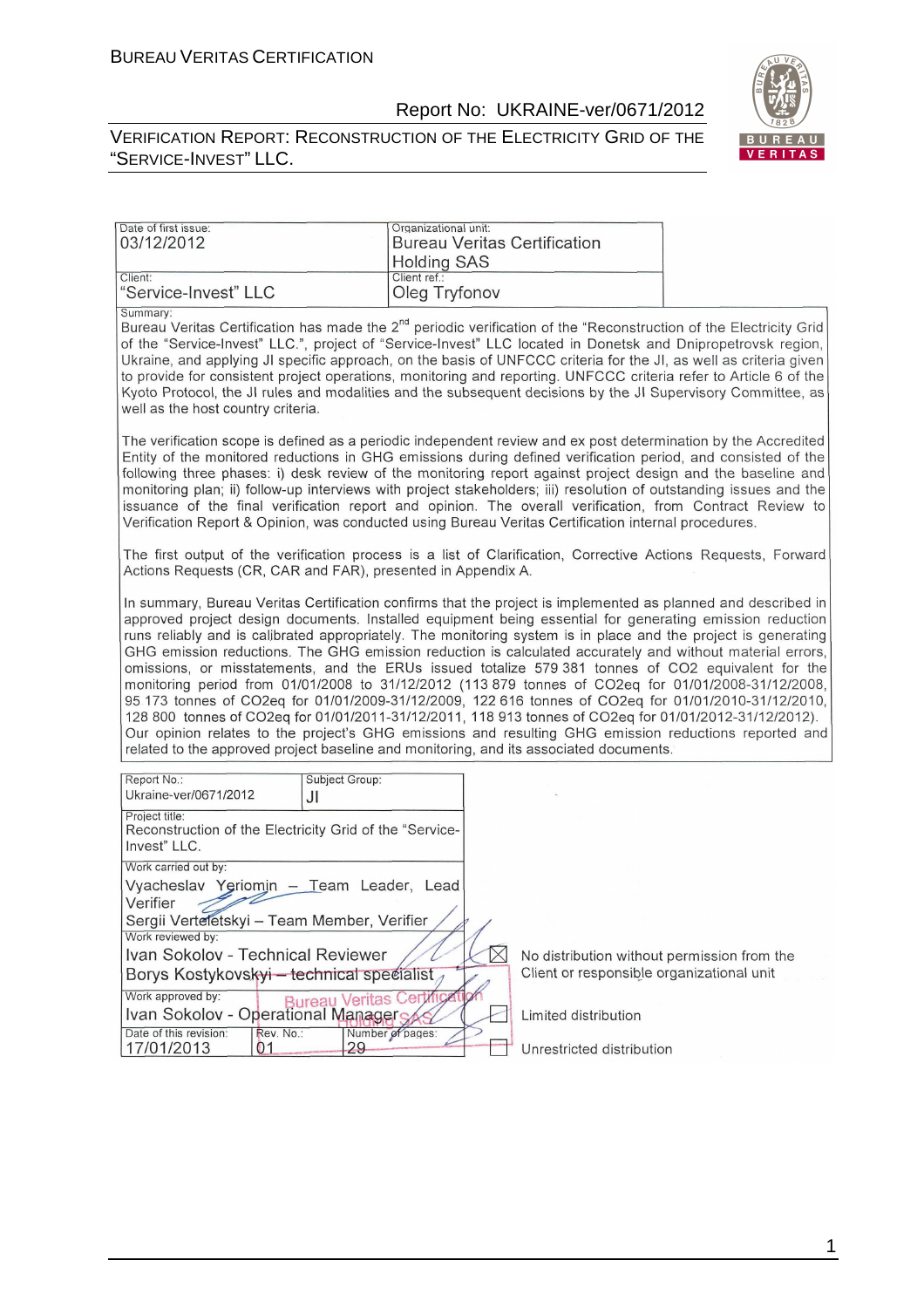VERIFICATION REPORT: RECONSTRUCTION OF THE ELECTRICITY GRID OF THE "SERVICE-INVEST" LLC.

#### **Table of Contents Page 2014**

| $\overline{1}$ |                                                                                |                |
|----------------|--------------------------------------------------------------------------------|----------------|
| 1.1            | Objective                                                                      | 3              |
| 1.2            | Scope                                                                          | 3              |
| 1.3            | <b>Verification Team</b>                                                       | 3              |
| $\overline{2}$ |                                                                                | $\overline{4}$ |
| 2.1            | <b>Review of Documents</b>                                                     | $\overline{4}$ |
| 2.2            | Follow-up Interviews                                                           | $\overline{4}$ |
| 2.3            | Resolution of Clarification, Corrective and Forward Action Requests            | 5              |
| 3              |                                                                                |                |
| 3.1            | Remaining issues and FARs from previous verifications                          | 6              |
| 3.2            | Project approval by Parties involved (90-91)                                   | 6              |
| 3.3            | Project implementation (92-93)                                                 | 6              |
| 3.4            | Compliance of the monitoring plan with the monitoring methodology<br>$(94-98)$ | 8              |
| 3.5            | Revision of monitoring plan (99-100)                                           | 9              |
| 3.6            | Data management (101)                                                          | 9              |
| 3.7            | Verification regarding programmes of activities (102-110)                      | 10             |
| 4              |                                                                                |                |
| 5              |                                                                                |                |
|                |                                                                                |                |

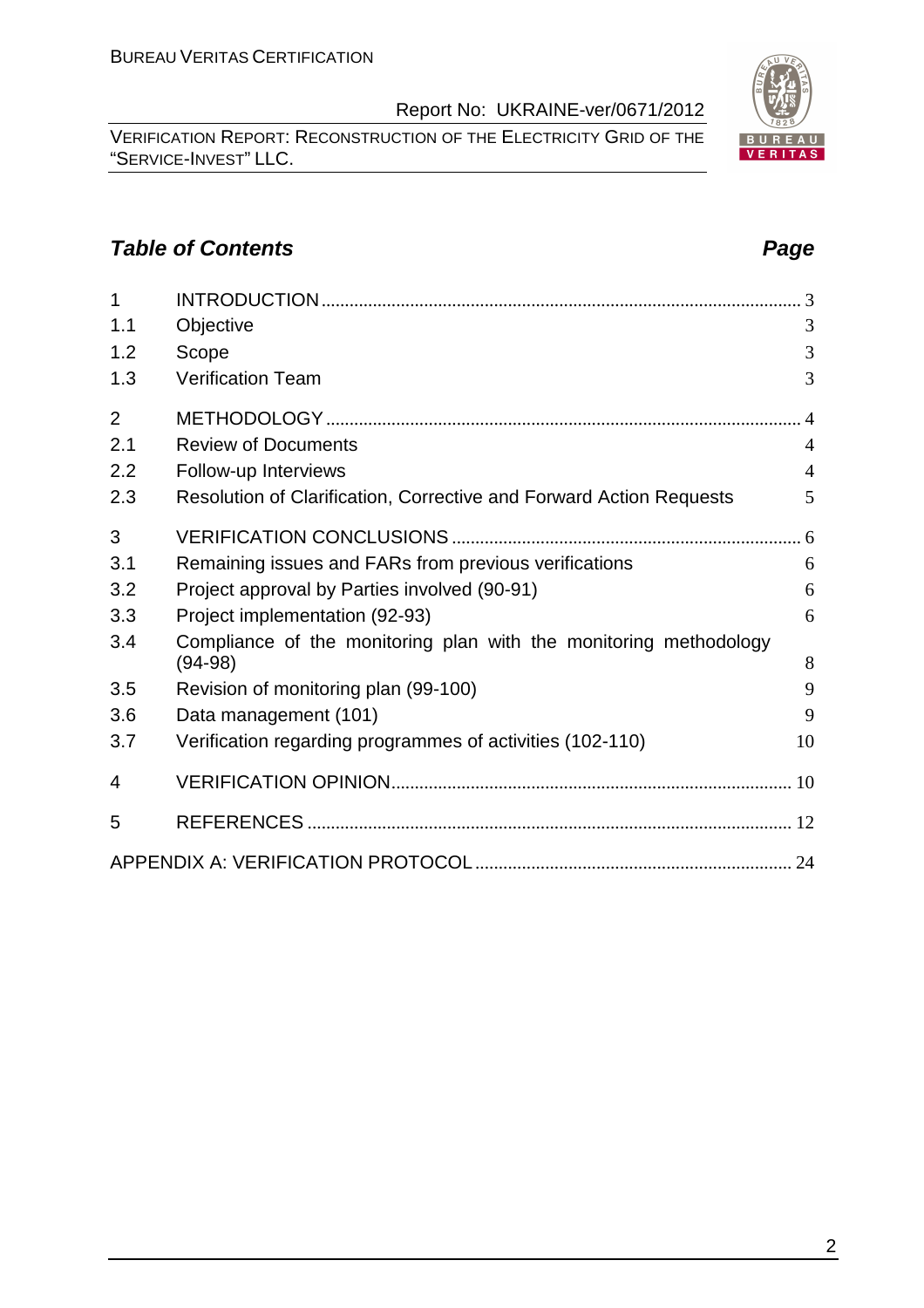VERIFICATION REPORT: RECONSTRUCTION OF THE ELECTRICITY GRID OF THE "SERVICE-INVEST" LLC.



#### **1 INTRODUCTION**

"Service-Invest" LLC has commissioned Bureau Veritas Certification to verify the emissions reductions of its JI project "Reconstruction of the Electricity Grid of the "Service-Invest" LLC." (hereafter called "the project") at Donetsk and Dnipropetrovs'k region, Ukraine.

This report summarizes the findings of the verification of the project, performed on the basis of UNFCCC criteria, as well as criteria given to provide for consistent project operations, monitoring and reporting.

#### **1.1 Objective**

Verification is the periodic independent review and ex post determination by the Accredited Independent Entity of the monitored reductions in GHG emissions during defined verification period.

The objective of verification can be divided in Initial Verification and Periodic Verification.

UNFCCC criteria refer to Article 6 of the Kyoto Protocol, the JI rules and modalities and the subsequent decisions by the JI Supervisory Committee, as well as the host country criteria.

#### **1.2 Scope**

The verification scope is defined as an independent and objective review of the project design document, the project's baseline study, monitoring plan and monitoring report, and other relevant documents. The information in these documents is reviewed against Kyoto Protocol requirements, UNFCCC rules and associated interpretations.

The verification is not meant to provide any consulting towards the Client. However, stated requests for clarifications, corrective and/or forward actions may provide input for improvement of the project monitoring towards reductions in the GHG emissions.

#### **1.3 Verification Team**

The verification team consists of the following personnel:

| Vyacheslav Yeriomin                 |                                      |
|-------------------------------------|--------------------------------------|
| <b>Bureau Veritas Certification</b> | Team Leader, Climate Change Verifier |

Sergii Verteletskyi Bureau Veritas Certification Climate Change Verifier

This verification report was reviewed by:

Ivan Sokolov Bureau Veritas Certification, Internal Technical Reviewer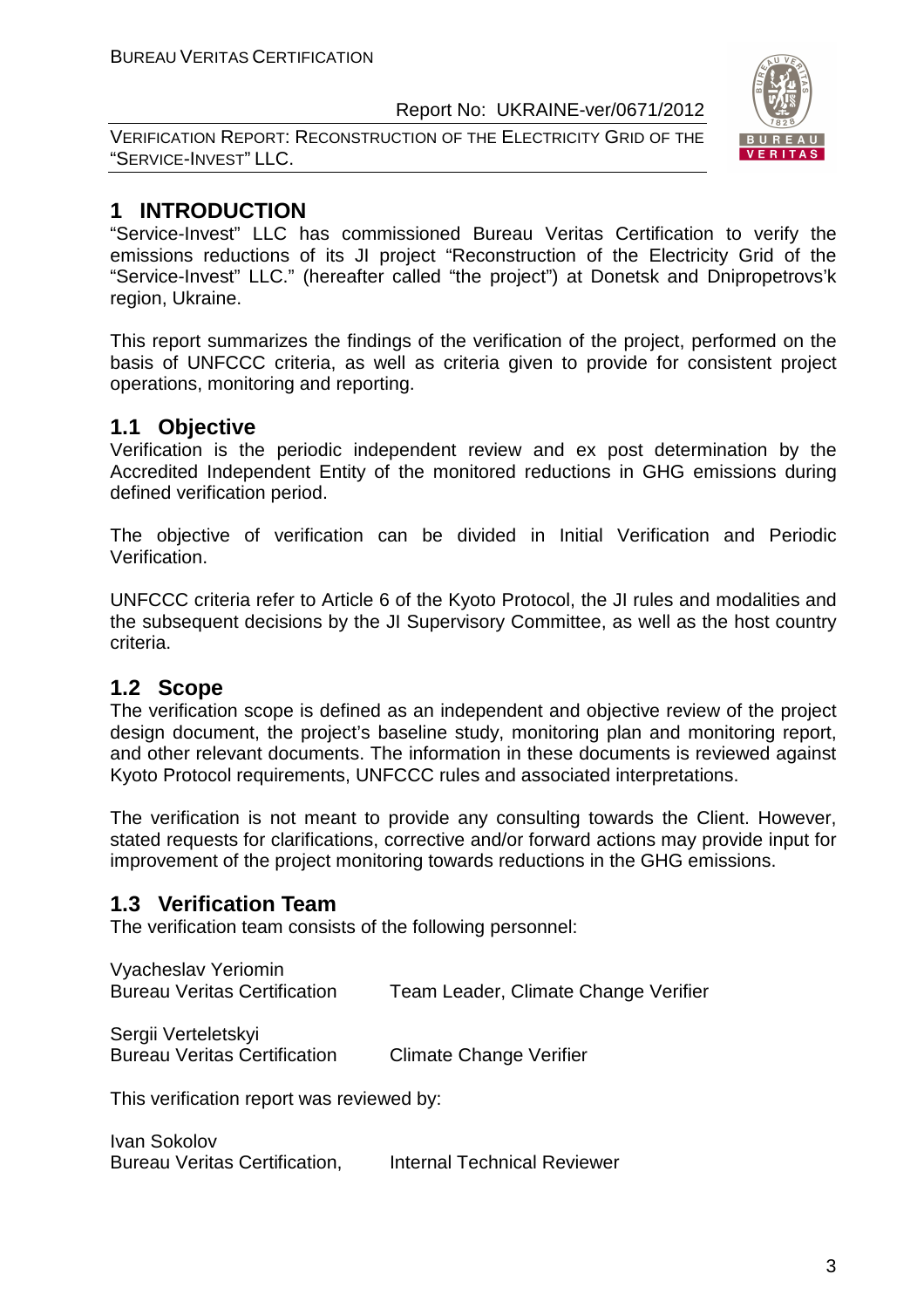VERIFICATION REPORT: RECONSTRUCTION OF THE ELECTRICITY GRID OF THE "SERVICE-INVEST" LLC.



#### **2 METHODOLOGY**

The overall verification, from Contract Review to Verification Report & Opinion, was conducted using Bureau Veritas Certification internal procedures.

In order to ensure transparency, a verification protocol was customized for the project, according to the version 01 of the Joint Implementation Determination and Verification Manual, issued by the Joint Implementation Supervisory Committee at its 19 meeting on 04/12/2009. The protocol shows, in a transparent manner, criteria (requirements), means of verification and the results from verifying the identified criteria. The verification protocol serves the following purposes:

- It organizes, details and clarifies the requirements a JI project is expected to meet;
- It ensures a transparent verification process where the verifier will document how a particular requirement has been verified and the result of the verification.

The completed verification protocol is enclosed in Appendix A to this report.

#### **2.1 Review of Documents**

The Monitoring Report (MR) submitted by "Eco-Elta" LLC and additional background documents related to the project design and baseline, i.e. country Law, Project Design Document (PDD), and Guidance on criteria for baseline setting and monitoring, Host party criteria, Kyoto Protocol, Clarifications on Verification Requirements to be Checked by an Accredited Independent Entity were reviewed.

The verification findings presented in this report relate to the Monitoring Report version(s) 1.1 and project as described in the determined PDD.

#### **2.2 Follow-up Interviews**

On 05/12/2012 Bureau Veritas Certification performed on-site interviews with project stakeholders to confirm selected information and to resolve issues identified in the document review. Representatives of "Service-Invest" LLC and "Eco-Elta" LLC were interviewed (see References). The main topics of the interviews are summarized in Table 1.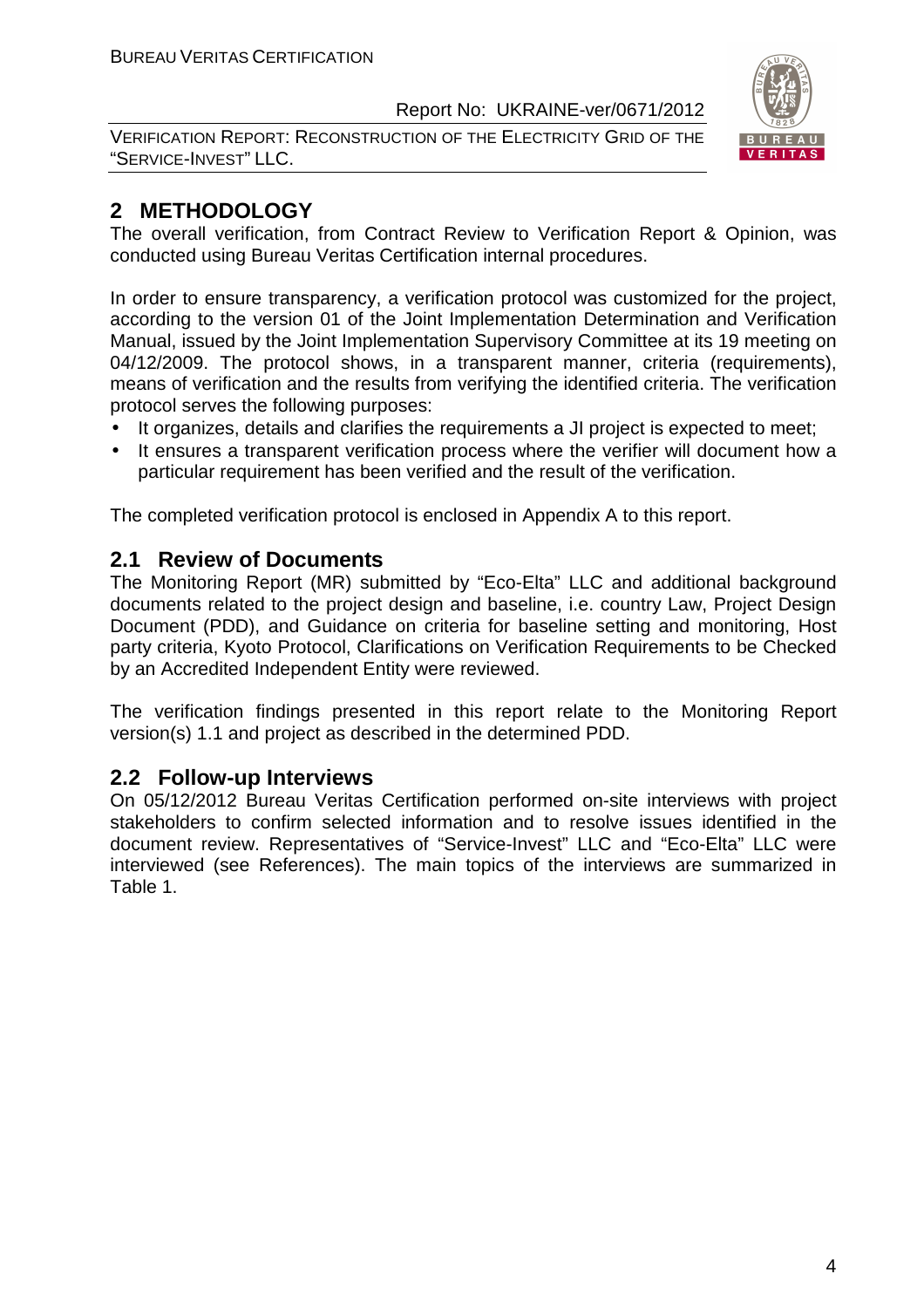VERIFICATION REPORT: RECONSTRUCTION OF THE ELECTRICITY GRID OF THE "SERVICE-INVEST" LLC.



#### **Table 1 Interview topics**

| Interviewed<br>organization         | <b>Interview topics</b>                                                                                                                                                                                                                                                                                   |
|-------------------------------------|-----------------------------------------------------------------------------------------------------------------------------------------------------------------------------------------------------------------------------------------------------------------------------------------------------------|
| "Service-Invest" LLC                | Organizational structure<br>Responsibilities and authorities<br>Roles and responsibilities for data collection and<br>processing<br>Installation of equipment<br>Data logging, archiving and reporting<br>Metering equipment control<br>Metering record keeping system, database<br>Training of personnel |
|                                     | Quality management procedures and technology<br>Internal audits and check-ups                                                                                                                                                                                                                             |
| <b>CONSULTANT</b><br>"Eco-Elta" LLC | Monitoring plan<br>Monitoring report<br><b>Deviations from PDD</b><br><b>ERUs calculation model</b>                                                                                                                                                                                                       |

#### **2.3 Resolution of Clarification, Corrective and Forward Action Requests**

The objective of this phase of the verification is to raise the requests for corrective actions and clarification and any other outstanding issues that needed to be clarified for Bureau Veritas Certification positive conclusion on the GHG emission reduction calculation.

If the Verification Team, in assessing the monitoring report and supporting documents, identifies issues that need to be corrected, clarified or improved with regard to the monitoring requirements, it should raise these issues and inform the project participants of these issues in the form of:

(a) Corrective action request (CAR), requesting the project participants to correct a mistake that is not in accordance with the monitoring plan;

(b) Clarification request (CL), requesting the project participants to provide additional information for the Verification Team to assess compliance with the monitoring plan;

(c) Forward action request (FAR), informing the project participants of an issue, relating to the monitoring that needs to be reviewed during the next verification period.

The Verification Team will make an objective assessment as to whether the actions taken by the project participants, if any, satisfactorily resolve the issues raised, if any, and should conclude its findings of the verification.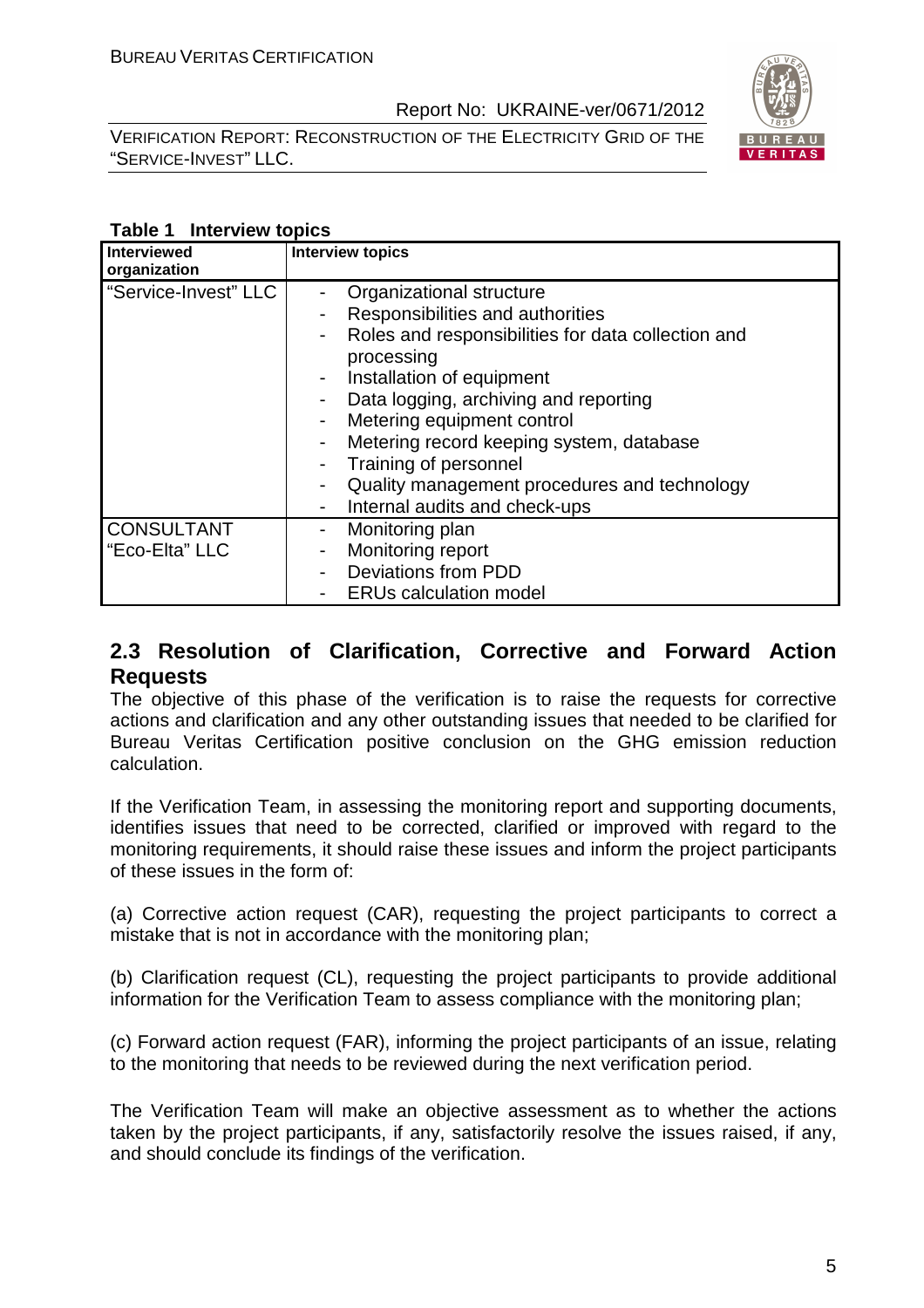VERIFICATION REPORT: RECONSTRUCTION OF THE ELECTRICITY GRID OF THE "SERVICE-INVEST" LLC.



To guarantee the transparency of the verification process, the concerns raised are documented in more detail in the verification protocol in Appendix A.

#### **3 VERIFICATION CONCLUSIONS**

In the following sections, the conclusions of the verification are stated.

The findings from the desk review of the original monitoring documents and the findings from interviews during the follow up visit are described in the Verification Protocol in Appendix A.

The Clarification, Corrective and Forward Action Requests are stated, where applicable, in the following sections and are further documented in the Verification Protocol in Appendix A. The verification of the Project resulted in 8 Corrective Action Requests, 0 Clarification Requests, and 0 Forward Action Requests.

The number between brackets at the end of each section corresponds to the DVM paragraph.

#### **3.1 Remaining issues and FARs from previous verifications**

There are no FARs pending from the determination and first verification for period 01/01/2004-31/12/2007, provided by Bureau Veritas.

#### **3.2 Project approval by Parties involved (90-91)**

Written project approvals have been obtained from DFPs of Parties Involved. Letter of Approval #3503/23/7 has been issued by State Environment Investment Agency of Ukraine 16/11/2012. Letter of Approval #2012JI50 has been issued by the Minister of Economic affairs, agriculture and innovation of Kingdom Netherlands 02/11/2012

The abovementioned written approval is unconditional.

Identified problem areas applicable to written project approvals, project participants responses and Bureau Veritas Certification conclusions are listed in the Annex A of this Report (refer to CAR01)

#### **3.3 Project implementation (92-93)**

The activity for reduction of electricity losses in "Service-Invest" grids was started in 2003 year in frames of JI project. The project has been implemented during 2003-2012 years. List of measures, implemented during the monitoring period, is followed:

#### **In 2008:**

- 11,6 kilometers of the 35kV wires replaced. The AS-150 wire was replaced with the AS-185; the AS-70 and AS-95 wires were replaced with the AS-120 wire; AS-120 wire was replaced with the AS-240 wire.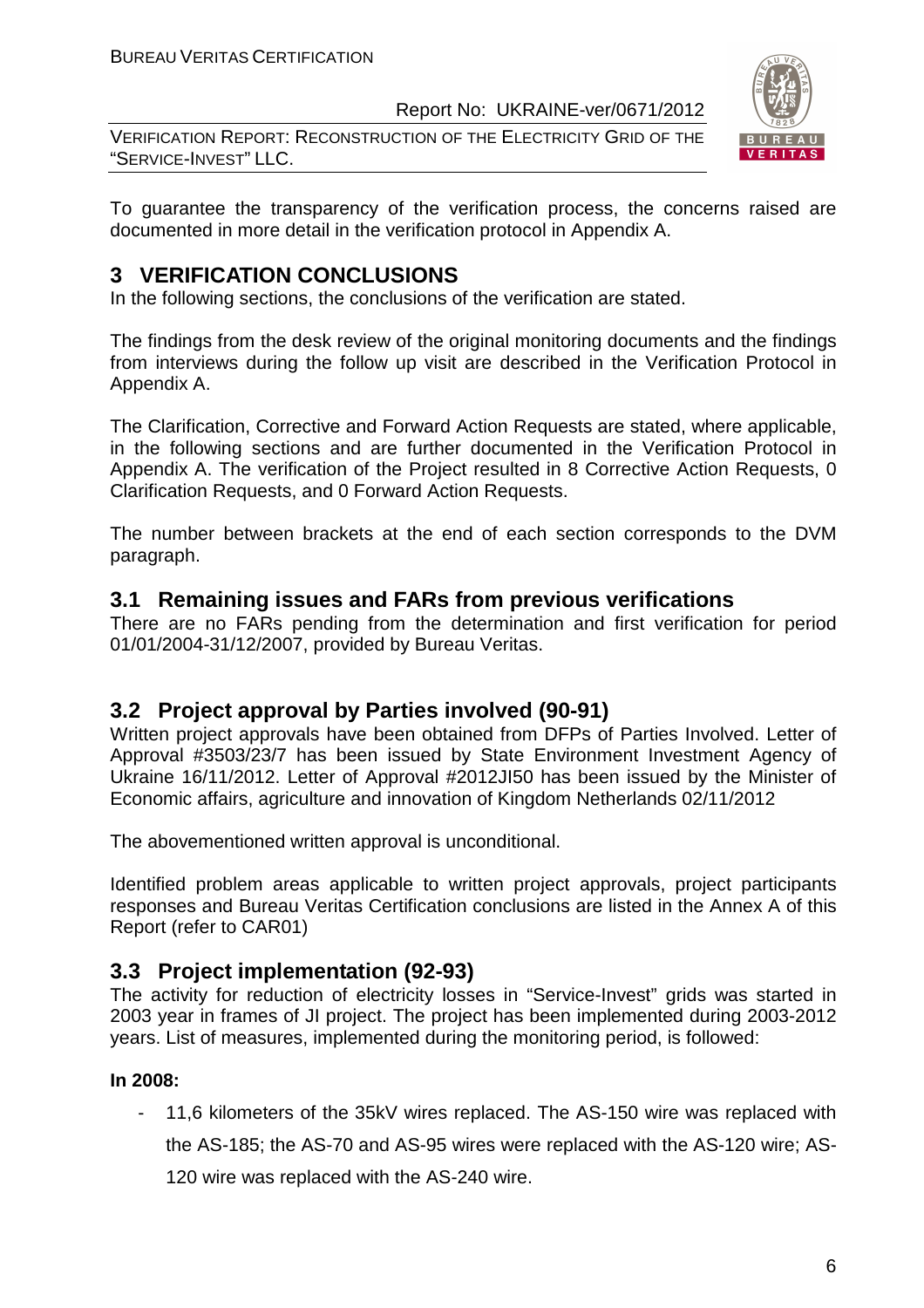VERIFICATION REPORT: RECONSTRUCTION OF THE ELECTRICITY GRID OF THE "SERVICE-INVEST" LLC.



- one CE6805V (accuracy class 0,5) electricity meter replaced with the EA02RAL meter (accuracy class – 0,2) at the Donetskaya-110 substation.
- two CE6805V (accuracy class 0,5) electricity meters replaced with the EA02RAL meters (accuracy class – 0,5) at the Shverinka-110 substation.
- one SA4U (accuracy class 2) electricity meter replaced with the EA02RAL meters (accuracy class – 0,5) at the Kuteynikovo-35 substation.
- six CE6805V (accuracy class 0,5) electricity meter replaced with the EA02RAL meters (one with the accuracy class 0,2 and five with the accuracy class – 0,5) at the Novotroitskaya-110 substation.
- twelve CE6805V (accuracy class 0,5) electricity meter replaced with the EA02RAL meters (accuracy class  $-0.5$ ) at the KHP-35 substation.
- one CE6805V (accuracy class 0,5) electricity meter replaced with the EA02RAL meter (accuracy class – 0,2) at the Kramotorsk-gorod-110 substation.
- two CE6805V (accuracy class 0,5) electricity meters replaced with the EA02RAL meters (accuracy class – 0,2) at the Leninskaya-110 substation.

#### **In 2009:**

**-** 15,488 kilometers of the 35kV wires replaced. The AS-70 and AS-95 wires were replaced with the AS-120 wire; AS-120 wire was replaced with the AS-240 wire.

- six CE6805V (accuracy class 0,5) electricity meter replaced with the EA02RAL meters (accuracy class 0,2) at the Vozrozhdeniye-110 substation.

- eleven CE6805V (accuracy class 0,5) electricity meter replaced with the EA02RAL meters (accuracy class  $-$  0,5) at the Metallist-35 substation.

- two SA4U (accuracy class 2) electricity meter replaced with the EA02RAL meters (accuracy class  $-0.5$ ) at the Styla-110 substation.

- two TDNS-16000/35 (loses coefficient 0,75) transformers replaced with the TDTN-40000/110 (loses coefficient 0,092 and 0,101 respectively) ones at the Vozrozhdeniye-110 substation.

#### **In 2010:**

- 11,9 kilometers of the 35kV lines were repaired.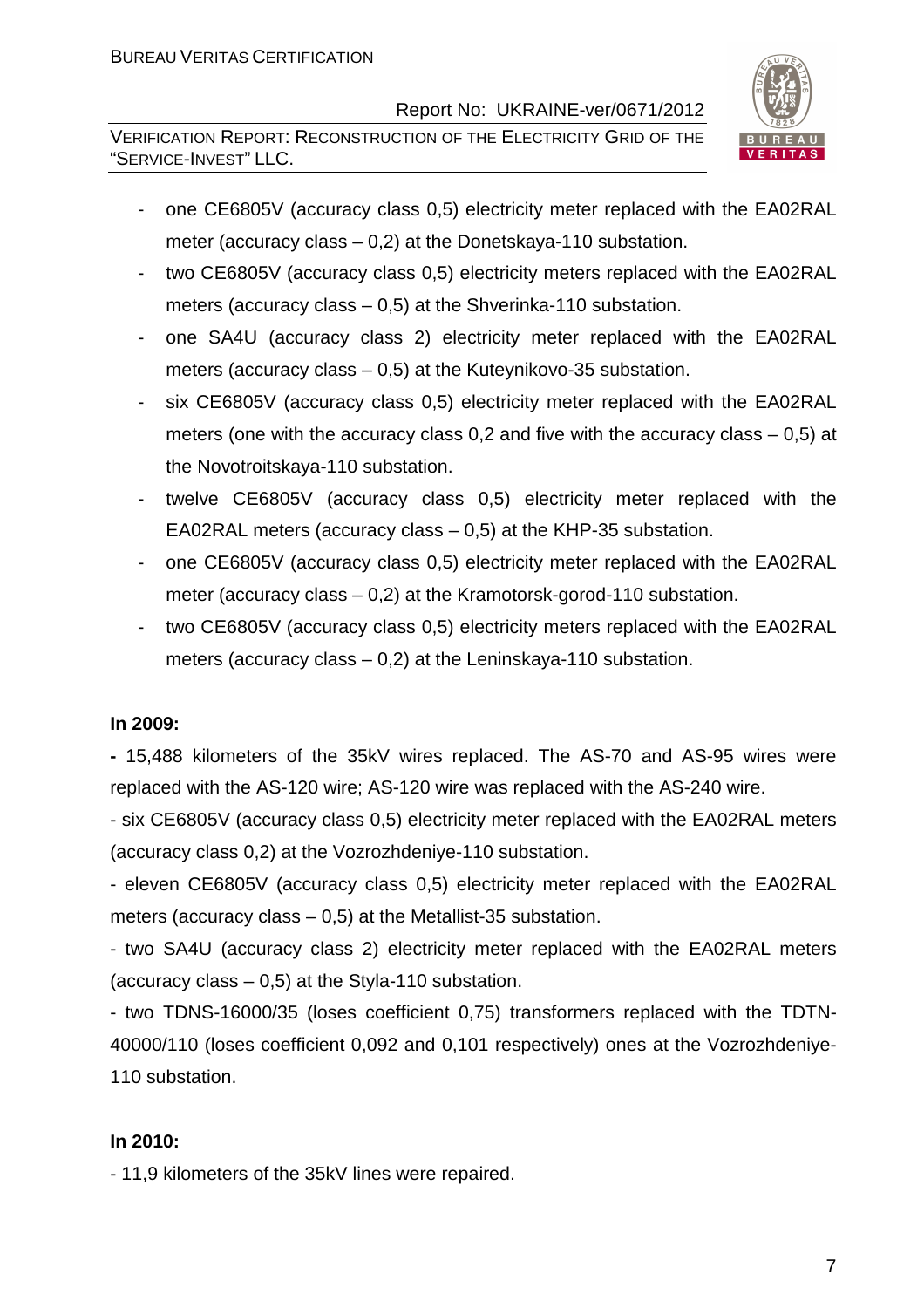VERIFICATION REPORT: RECONSTRUCTION OF THE ELECTRICITY GRID OF THE "SERVICE-INVEST" LLC.



- seven CE6805V (accuracy class 0,5) electricity meter replaced with the A180505RAL meters (accuracy class 0,5) at the Yakovlevka-35 substation.

- TDTG-31500/110 (loses coefficient 1,5) transformers replaced with the TDTN-40000/110 (loses coefficient 0,07) ones at the Styla-110 substation.

#### **In 2011:**

- 9,56 kilometers of the 35kV and 110 kV lines were replaced and repaired.

- TDTG-40500/110 (loses coefficient 3,5) transformers replaced with the TDTN-40000/110-U1 (loses coefficient 0,086) ones at the Ugolno-Rtutnaya-110 substation.

#### **In 2012:**

- 1,132 kilometers of the 35kV lines were replaced and repaired.
- TDTG-40500/110 (loses coefficient 3,85) transformers replaced with the TDTN-40000/110-U1 (loses coefficient 0,086) ones at the HSPKZ -110 substation.
- TD-15000/35 (loses coefficient 4,57) transformer replaced with the TDNS-16000/35 (loses coefficient 0,085) one at the Yelenovka-35 substation.

The difference between values of ERUs generated in 2012 year indicated in the PDD and in the Monitoring Report is explained in the next follow. Indicated in the PDD estimation for 2012 year is prognoses on the annual values for 2003-2011 years.

Identified problem areas applicable to project implementation status, project participant's responses and Bureau Veritas Certification conclusions are listed in the Annex A of this Report (refer to CAR02, CAR03)

#### **3.4 Compliance of the monitoring plan with the monitoring methodology (94-98)**

The monitoring occurred in accordance with the monitoring plan included in the PDD regarding which the determination has been deemed final and is so listed on the UNFCCC JI website.

For calculating the emission reductions, key factors, such as prices on sold and bayed electric energy, availability of work power and finances, state politic in energetic branch, influencing the baseline emissions and the activity level of the project and the emissions as well as risks associated with the project were taken into account, as appropriate.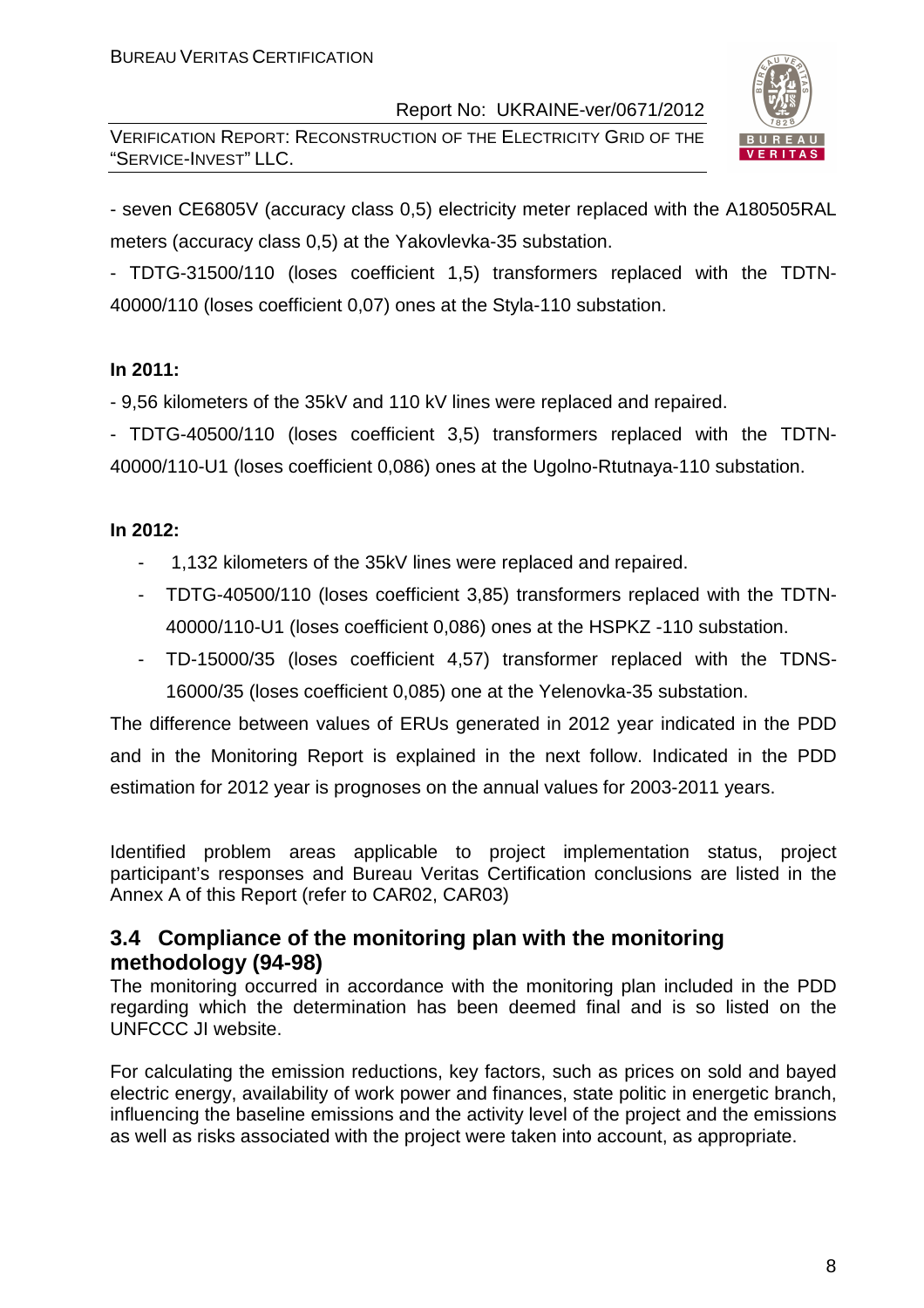VERIFICATION REPORT: RECONSTRUCTION OF THE ELECTRICITY GRID OF THE "SERVICE-INVEST" LLC.



Data sources used for calculating emission reductions, such as state reporting form 1B-TVE, reports on performed works, statements on accepted-transmitted electric energy, are clearly identified, reliable and transparent.

Emission factors, including default emission factors, are selected by carefully balancing accuracy and reasonableness, and appropriately justified of the choice.

The calculation of emission reductions is based on conservative assumptions and the most plausible scenarios in a transparent manner.

Identified problem areas applicable to Compliance of the monitoring plan with the monitoring methodology, project participant's responses and Bureau Veritas Certification conclusions are listed in the Annex A of this Report (refer to CAR04)

#### **3.5 Revision of monitoring plan (99-100)**

"Not applicable"

#### **3.6 Data management (101)**

The data and their sources, provided in monitoring report, are clearly identified, reliable and transparent.

The implementation of data collection procedures is in accordance with the monitoring plan, including the quality control and quality assurance procedures. These procedures are mentioned in the section "References" of this report.

The function of the monitoring equipment, including its calibration status, is in order. Calibration of project measuring devices (mainly power meters at "Service-Invest" LLC substations) are provided by accredited State Enterprises "Donetsk Scientific Production Center for the Standardization, Metrology and Certification", "Dnipropetrovsk Scientific Production Center for the Standardization, Metrology and Certification" and the Manufacturer. "Service-Invest" LLC installed automatized system for electric energy account, mentioned system is in work and calibrated in appropriate way.

The evidence and records used for the monitoring are maintained in a traceable manner. Based on electric energy acceptance-transmittance statements monthly and yearly state report forms 1B-TVE are used by project developer for emission reduction calculations.

The data collection and management system for the project is in accordance with the monitoring plan. The data collection system is described in the determined PDD and Monitoring Report, in work during the verification period, reliable and transparent.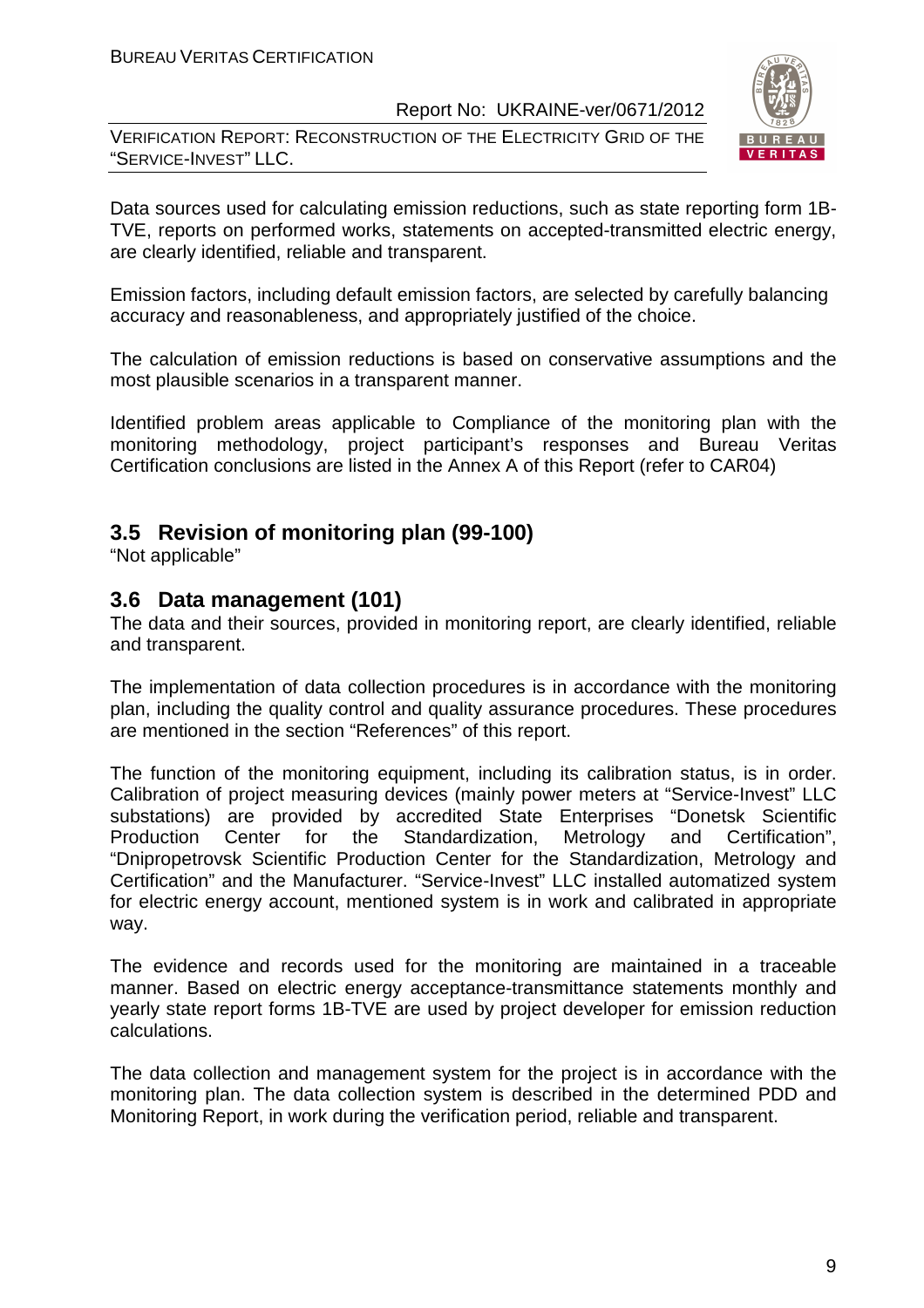VERIFICATION REPORT: RECONSTRUCTION OF THE ELECTRICITY GRID OF THE "SERVICE-INVEST" LLC.



Identified problem areas applicable to project data management, project participant's responses and Bureau Veritas Certification conclusions are listed in the Annex A of this Report (refer to CAR05- CAR08)

#### **3.7 Verification regarding programmes of activities (102-110)**  "Not applicable"

### **4 VERIFICATION OPINION**

Bureau Veritas Certification has performed the  $2<sup>nd</sup>$  periodic verification of the "Reconstruction of the Electricity Grid of the "Service-Invest" LLC." Project in Donetsk and Dnipropetrovs'k Region, Ukraine, which applies JI specific approach. The verification was performed on the basis of UNFCCC criteria and host country criteria and also on the criteria given to provide for consistent project operations, monitoring and reporting.

The verification consisted of the following three phases: i) desk review of the monitoring report against the project design and the baseline and monitoring plan; ii) follow-up interviews with project stakeholders; iii) resolution of outstanding issues and the issuance of the final verification report and opinion.

The management of "Service-Invest" LLC is responsible for the preparation of the GHG emissions data and the reported GHG emissions reductions of the project on the basis set out within the project Monitoring and Verification Plan indicated in the final PDD version . The development and maintenance of records and reporting procedures in accordance with that plan, including the calculation and determination of GHG emission reductions from the project, is the responsibility of the management of the project.

Bureau Veritas Certification verified the Project Monitoring Report version 1.1 for the reporting period as indicated below. Bureau Veritas Certification confirms that the project is implemented as planned and described in approved project design documents. Installed equipment being essential for generating emission reduction runs reliably and is calibrated appropriately. The monitoring system is in place and the project is generating GHG emission reductions.

Bureau Veritas Certification can confirm that the GHG emission reduction is accurately calculated and is free of material errors, omissions, or misstatements. Our opinion relates to the project's GHG emissions and resulting GHG emissions reductions reported and related to the approved project baseline and monitoring, and its associated documents. Based on the information we have seen and evaluated, we confirm, with a reasonable level of assurance, the following statement:

| Reporting period: From 01/01/2008 to 31/12/2012 |           |                           |  |  |  |
|-------------------------------------------------|-----------|---------------------------|--|--|--|
| Baseline emissions                              | : 1271790 | tonnes of CO2 equivalent. |  |  |  |
| Project emissions                               | :717 909  | tonnes of CO2 equivalent. |  |  |  |
| <b>Emission Reductions</b>                      | :579.381  | tonnes of CO2 equivalent. |  |  |  |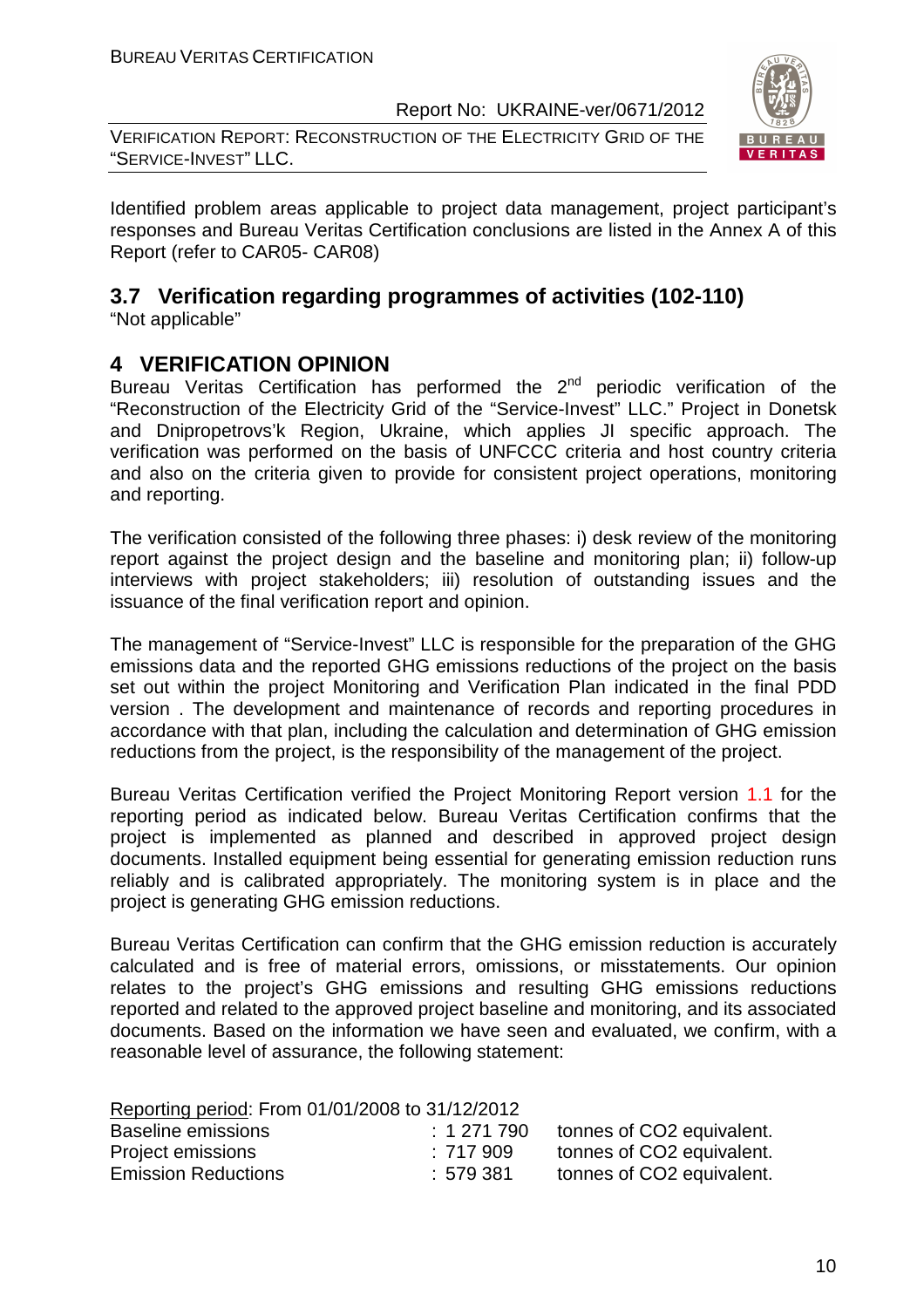VERIFICATION REPORT: RECONSTRUCTION OF THE ELECTRICITY GRID OF THE "SERVICE-INVEST" LLC.



| From 01/01/2008 to 31/12/2008<br><b>Baseline emissions</b><br>Project emissions<br><b>Emission Reductions</b> | : 262503<br>: 148624<br>: 113879    | tonnes of CO <sub>2</sub> equivalent.<br>tonnes of CO <sub>2</sub> equivalent.<br>tonnes of CO <sub>2</sub> equivalent. |
|---------------------------------------------------------------------------------------------------------------|-------------------------------------|-------------------------------------------------------------------------------------------------------------------------|
| From 01/01/2009 to 31/12/2009<br><b>Baseline emissions</b><br>Project emissions<br><b>Emission Reductions</b> | : 240017<br>: 144844<br>: 95173     | tonnes of CO <sub>2</sub> equivalent.<br>tonnes of CO <sub>2</sub> equivalent.<br>tonnes of CO <sub>2</sub> equivalent. |
| From 01/01/2010 to 31/12/2010<br><b>Baseline emissions</b><br>Project emissions<br><b>Emission Reductions</b> | : 259920<br>: 137304<br>: 122616    | tonnes of CO <sub>2</sub> equivalent.<br>tonnes of CO <sub>2</sub> equivalent.<br>tonnes of CO <sub>2</sub> equivalent. |
| From 01/01/2011 to 31/12/2011<br><b>Baseline emissions</b><br>Project emissions<br><b>Emission Reductions</b> | : 273465<br>: 144665<br>: 128800    | tonnes of CO <sub>2</sub> equivalent.<br>tonnes of CO <sub>2</sub> equivalent.<br>tonnes of CO <sub>2</sub> equivalent. |
| From 01/01/2012 to 31/12/2012<br>Baseline emissions<br>Project emissions<br><b>Emission Reductions</b>        | : 261 385<br>: 142 472<br>: 118 913 | tonnes of CO2 equivalent.<br>tonnes of CO2 equivalent.<br>tonnes of CO2 equivalent.                                     |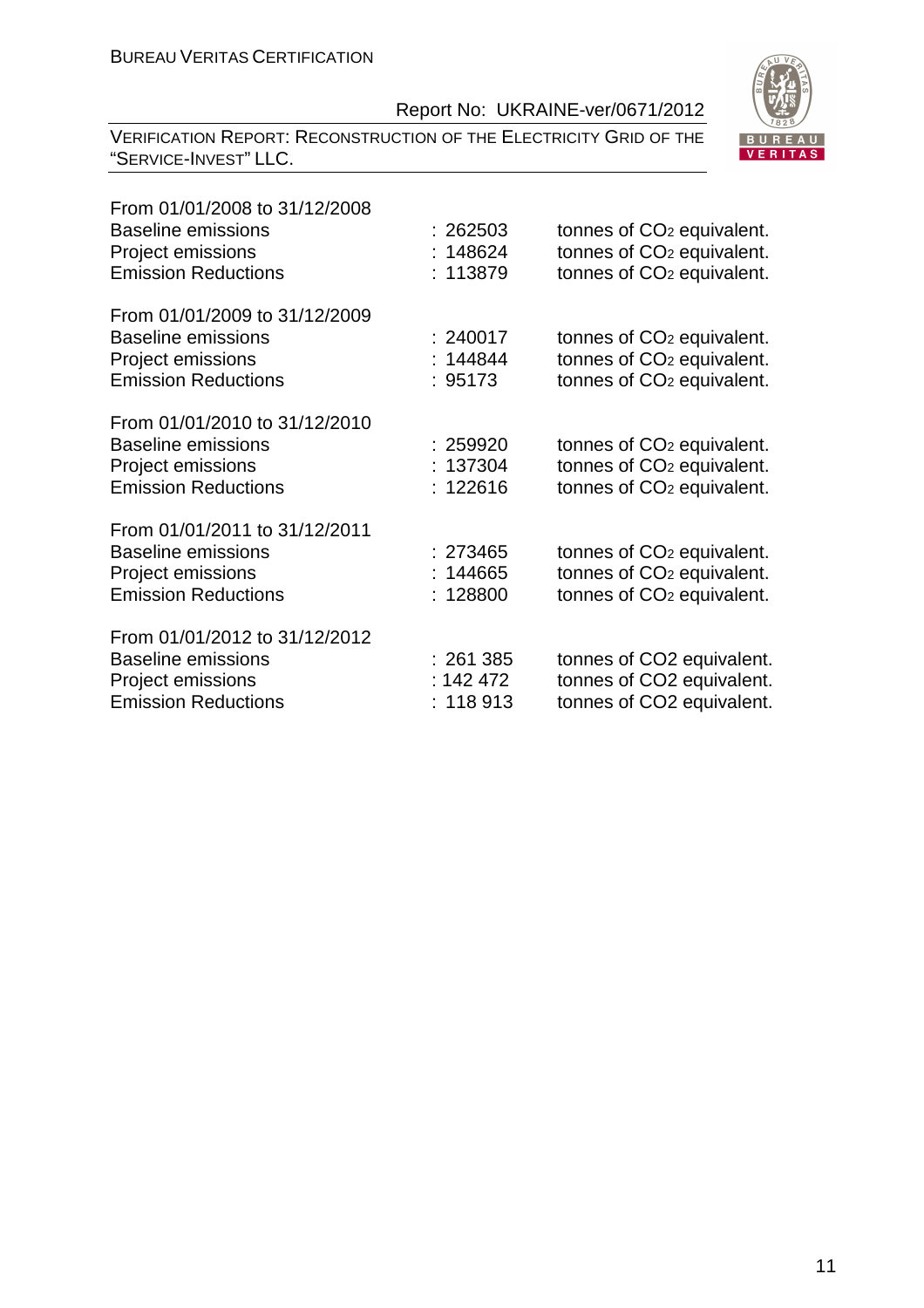VERIFICATION REPORT: RECONSTRUCTION OF THE ELECTRICITY GRID OF THE "SERVICE-INVEST" LLC.



#### **5 REFERENCES**

#### **Category 1 Documents:**

Documents provided by "Eco-Elta" LLC that relate directly to the GHG components of the project.

- /1/ Project Design Document "Reconstruction of the Electricity Grid of the "Service-Invest" LLC." version 1.2.2 dated 25/06/2012
- /2/ Monitoring Report "Reconstruction of the Electricity Grid of the "Service-Invest" LLC." version 1.0 dated 19/11/2012
- /3/ Monitoring Report "Reconstruction of the Electricity Grid of the "Service-Invest" LLC." version 1.1 dated 17/01/2013
- /4/ ERUs calculation file "ERU\_Calculations\_Service-Invest.xls"
- /5/ Letter of Approval #3503/23/7 dated 16/11/2012 issued by State Environment Investment Agency of Ukraine
- /6/ Letter of Approval #2012JI50 issued 02/11/2012 by the Minister of Economic Affairs, Agriculture and Innovation of The Netherlands

#### **Category 2 Documents:**

Background documents related to the design and/or methodologies employed in the design or other reference documents.

- /1/ Certificate #12SPK 768290 dated 02/03/2012 on air transmitting line work and repair specialist advanced training
- /2/ Certificate #12SPK 768286 dated 02/03/2012 on air transmitting line work and repair specialist advanced training
- /3/ Certificate #12SPK 826704 dated 23/03/2012 on region energy system auditor advanced training
- /4/ Certificate #12SPK 779453 dated 23/03/2012 on relay protection and emergency automatic specialist advanced training
- /5/ Certificate #12SPK 826713 dated 23/03/12 on energy system central dispatcher service specialist advanced training
- /6/ Certificate #12SPK 779486 dated 23/03/2012 on region energy system auditor advanced training
- /7/ Certificate #12SPK 826701 dated 23/03/2012 on region energy system auditor advanced training
- /8/ Statements #58, 60 dated 27/01/2012 on equipment repair workshop and substation groups electrical fitters advanced training
- /9/ Statements #86 dated 10/02/2012 on equipment repair workshop and substation groups electrical fitters advanced training and #59 on testing and measuring wiremans advanced training
- /10/ Statements #111-120 dated 24/02/21012 on substation 35-110 KV servicing wireman advanced training
- /11/ Statements #55, 56 dated 27/01/2012 on equipment repair workshop and substation groups electrical fitters advanced training
- /12/ Certificate #1623-1626 dated 10/02/2012 on air transmitting line work and repair specialist advanced training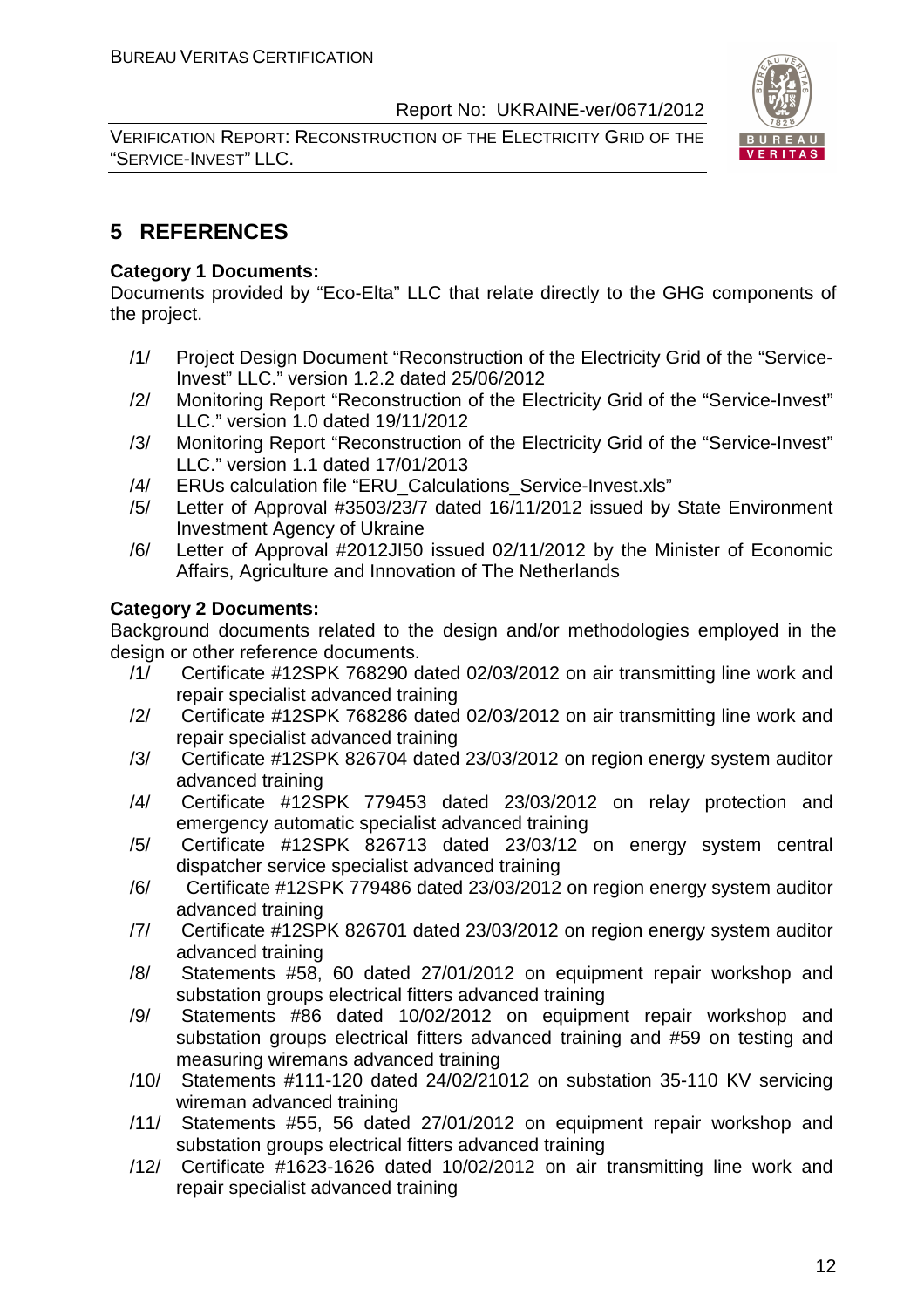VERIFICATION REPORT: RECONSTRUCTION OF THE ELECTRICITY GRID OF THE "SERVICE-INVEST" LLC.



- /13/ Certificates #1804, 1805 dated 24/02/2012 on air transmitting lines departments chiefs advanced trainings
- /14/ Certificates #2050 on "Service-Invest" LLC electric laboratory head advanced training, #2051 on insulation and voltage overload service engineer advanced training, dated 23/03/2012
- /15/ Certificate on training "Line protection devices 7SA6x, 7UT6x, 7SJ6x and software DIGSI4.8x operation" dated 25/04/2008
- /16/ Certificate on training "Line protection devices 7SA6x, 7UT6x, 7SJ6x and software DIGSI4.8x operation" dated 25/04/2008
- /17/ Certificate on training "Line protection devices 7SA6x, 7UT6x, 7SJ6x and software DIGSI4.8x operation" dated 25/04/2008
- /18/ Replacement schedule on power meter at "Service Invest" LLC substations
- /19/ Statement on acceptance of power transformer TDTN-40000/110Y1 prod/#158146, substation 110KV Davydivka-Pivnichna
- /20/ Statement on acceptance of power transformer TDTN-40000/110Y1 prod/#159350, substation 110KV Enakievo dated 25.12.2008
- /21/ Statement on acceptance of power transformer TDTN-40000/110Y1 prod/#158146, substation 110/35/6 KV Styla dated 30/09/2010
- /22/ Statement on acceptance of power transformer TDTN-40000/110Y1 prod/#160182, substation 110/35/6 KV Styla dated 31/12/2010
- /23/ Statement on acceptance of power transformer TRDNS-25000/35Y3 prod #156923, substation 110 KV Enakievo dated 04/02/2010
- /24/ Statement on acceptance-transmittance of power transformer TDTN-40000/110Y1 prod #160101 substation 110/35/6 KV Vidrodzhennya dated 31/12/2009
- /25/ Statement on acceptance-transmittance of power transformer TDTN-40000/110Y1 prod #160100 substation 110/35/6 KV Vidrodzhennya dated 31/12/2009
- /26/ Permit #1410136200-78 dated 24/02/2011 on air pollutant by stationary sources substation 110 KV Donetska
- /27/ Permit #1410138 300-26 dated 24/02/2011 on air pollutant by stationary sources substation 110 KV Chulkovka
- /28/ Permit #1410136300-61 dated 24/02/2011 on air pollutant by stationary sources substation 35 KV Donetska
- /29/ Polymer insulator IKP-120-110-5
- /30/ Examples of self-supporting air
- /31/ Certificate #02/04-1501 on calibration of power meters Euro-Alpha ЕА05RAL-P4B-4 #01 128 524 від 26/12/2011
- /32/ Certificate #02/04-1500 on calibration of power meters Euro-Alpha ЕА05RAL-P4B-4 #01 128 724 від 26/12/2011
- /33/ Certificate #02/04-1502 on calibration of power meters Euro-Alpha ЕА05RAL-P4B-4 №01 128 701 dated 26/12/2011
- /34/ Certificate #02/04-1505 on calibration of power meters Euro-Alpha ЕА05RAL-P4B-4 №01 128 701 dated 27/12/2011
- /35/ Certificate #02/04-1503 on calibration of power meters Euro-Alpha ЕА05RAL-P4B-4 №01 128 684 dated 27.12.2011
- /36/ Certificate #02/04-1491D on calibration of power meters Euro-Alpha ЕА05RAL-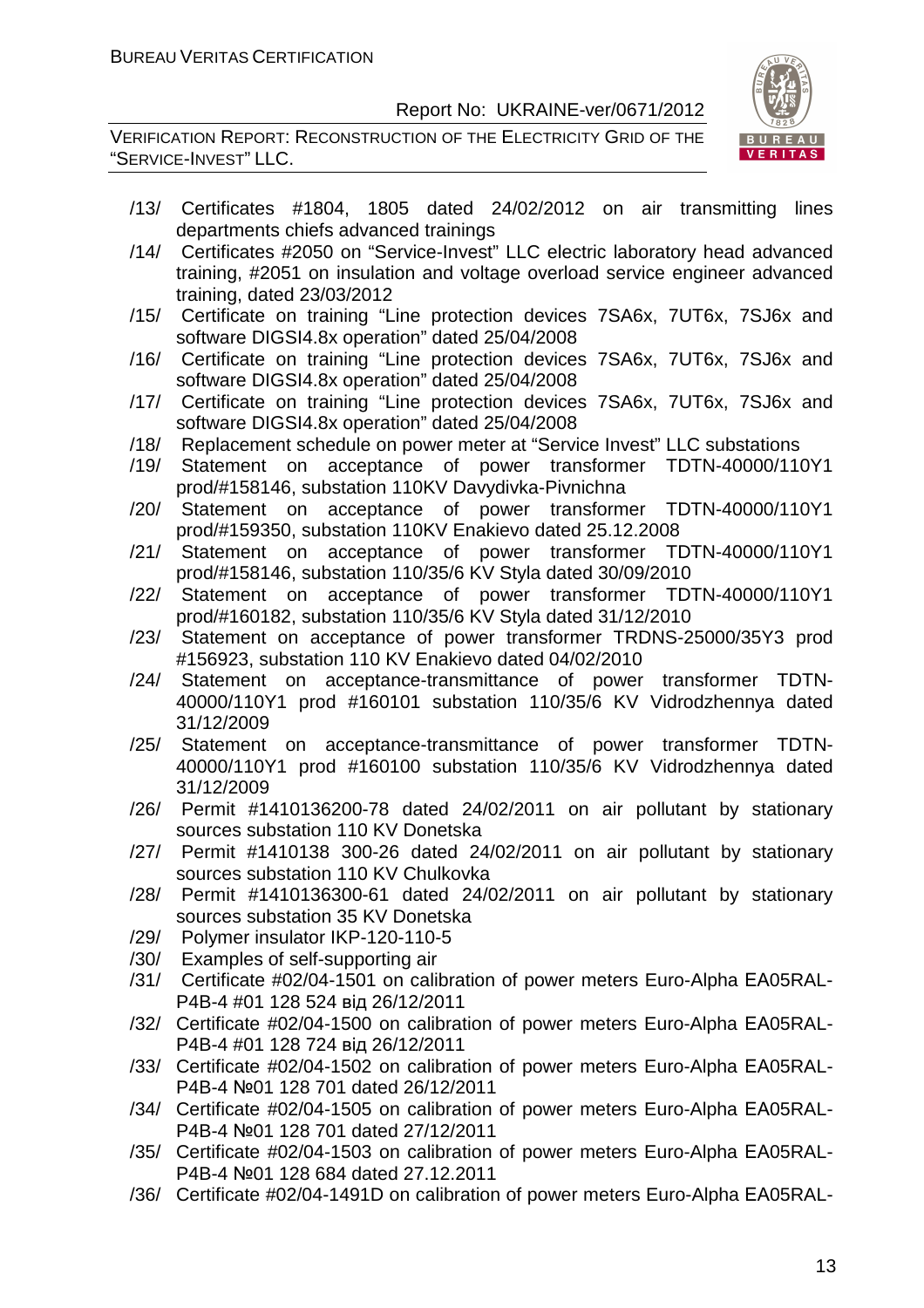VERIFICATION REPORT: RECONSTRUCTION OF THE ELECTRICITY GRID OF THE "SERVICE-INVEST" LLC.



P4B-4 №01 128 739 dated 23/12/2011

- /37/ Certificate #02/04-1478 on calibration of power meters Euro-Alpha ЕА05RAL-P4B-4 №01 125 400 від 22/12/2011
- /38/ Certificate #02/04-1479 on calibration of power meters Euro-Alpha ЕА05RAL-P4B-4 №01 128 353 від 22/12/2011
- /39/ Certificate #02/04-1487 on calibration of power meters Euro-Alpha ЕА05RAL-P4B-4 №01 128 525 від 23.12.2011
- /40/ Certificate #02/04-1489 on power meter Euro-Alpha ЕА05RAL-P4B-4 #01 128 720 calibration dated 23/12/2011
- /41/ Certificate #02/04-1497 on power meter Euro-Alpha ЕА05RAL-P4B-4 #01 128 528 calibration dated 26/12/2011
- /42/ Certificate #02/04-1498 on power meter Euro-Alpha ЕА05RAL-P4B-4 #01 128 565 calibration dated 26/12/2011
- /43/ Certificate #02/04-1499 on power meter Euro-Alpha ЕА05RAL-P4B-4 #01 128 713 calibration dated 26/12/2011
- /44/ Certificate #02/04-70 on power meter Euro-Alpha ЕА05RAL-P4B-4 #01 128 626 calibration dated 16/01/2012
- /45/ Certificate #02/04-1120 on power meter Euro-Alpha ЕА05RALX-P4B-4 #01 128 554 calibration dated 26/12/2011
- /46/ Certificate #02/04-1068 on power meter Euro-Alpha ЕА05RAL-P4B-4 №01 073 849 calibration dated 22/09/2011
- /47/ Certificate #02/04-1017 on power meter Euro-Alpha ЕА05RAL-P4B-4 #01 128 527 calibration dated 12/09/2011
- /48/ Certificate #02/04-561 on power meter Euro-Alpha ЕА05RAL-P4B-4 #01 088 042 від 19/05/2011
- /49/ Certificate #02/04-201 on power meter Euro-Alpha ЕА05RAL-P4B-4 #01 096 885 від 24/02/2011
- /50/ Agreement #13/2143-1221189/2010 dated 21/12/2010 on providing metrological service between Donetsk Science-production center on standardization and metrology and Service-Invest LLC
- /51/ Passport and calibration certificate on power meter CE6805V #1103040
- /52/ Structure of balance and technological losses of electric energy from power transmitting in "Service-Invest" LLC grids with accounting of grid expansion for December 2012
- /53/ Structure of balance and technological losses of electric energy from power transmitting in "Service-Invest" LLC grids with accounting of grid expansion for November 2012
- /54/ Structure of balance and technological losses of electric energy from power transmitting in "Service-Invest" LLC grids with accounting of grid expansion for October 2012
- /55/ Structure of balance and technological losses of electric energy from power transmitting in "Service-Invest" LLC grids with accounting of grid expansion for September 2012
- /56/ Structure of balance and technological losses of electric energy from power transmitting in "Service-Invest" LLC grids with accounting of grid expansion for August 2012
- /57/ Structure of balance and technological losses of electric energy from power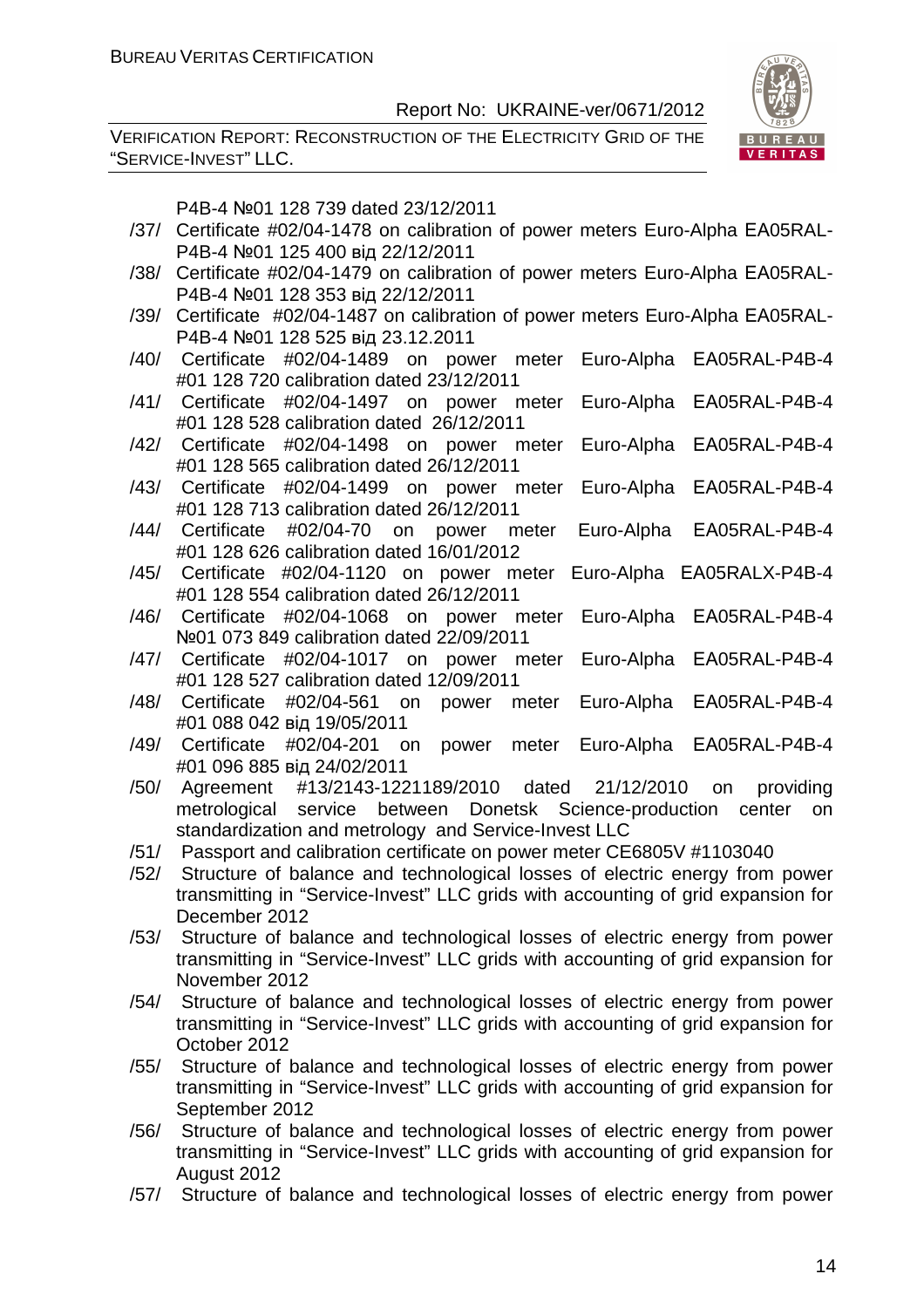VERIFICATION REPORT: RECONSTRUCTION OF THE ELECTRICITY GRID OF THE "SERVICE-INVEST" LLC.



transmitting in "Service-Invest" LLC grids with accounting of grid expansion for July 2012

- /58/ Structure of balance and technological losses of electric energy from power transmitting in "Service-Invest" LLC grids with accounting of grid expansion for June 2012
- /59/ Structure of balance and technological losses of electric energy from power transmitting in "Service-Invest" LLC grids with accounting of grid expansion for May 2012
- /60/ Structure of balance and technological losses of electric energy from power transmitting in "Service-Invest" LLC grids with accounting of grid expansion for April 2012
- /61/ Structure of balance and technological losses of electric energy from power transmitting in "Service-Invest" LLC grids with accounting of grid expansion for March 2012
- /62/ Structure of balance and technological losses of electric energy from power transmitting in "Service-Invest" LLC grids with accounting of grid expansion for February 2012
- /63/ Structure of balance and technological losses of electric energy from power transmitting in "Service-Invest" LLC grids with accounting of grid expansion for January 2012
- /64/ Structure of balance and technological losses of electric energy from power transmitting in "Service-Invest" LLC grids with accounting of grid expansion for December 2011
- /65/ Structure of balance and technological losses of electric energy from power transmitting in "Service-Invest" LLC grids with accounting of grid expansion for December 2011
- /66/ Structure of balance and technological losses of electric energy from power transmitting in "Service-Invest" LLC grids with accounting of grid expansion for November 2011
- /67/ Structure of balance and technological losses of electric energy from power transmitting in "Service-Invest" LLC grids with accounting of grid expansion for October 2011
- /68/ Structure of balance and technological losses of electric energy from power transmitting in "Service-Invest" LLC grids with accounting of grid expansion for September 2011
- /69/ Structure of balance and technological losses of electric energy from power transmitting in "Service-Invest" LLC grids with accounting of grid expansion for August 2011
- /70/ Structure of balance and technological losses of electric energy from power transmitting in "Service-Invest" LLC grids with accounting of grid expansion for July 2011
- /71/ Structure of balance and technological losses of electric energy from power transmitting in "Service-Invest" LLC grids with accounting of grid expansion for June 2011
- /72/ Structure of balance and technological losses of electric energy from power transmitting in "Service-Invest" LLC grids with accounting of grid expansion for May 2011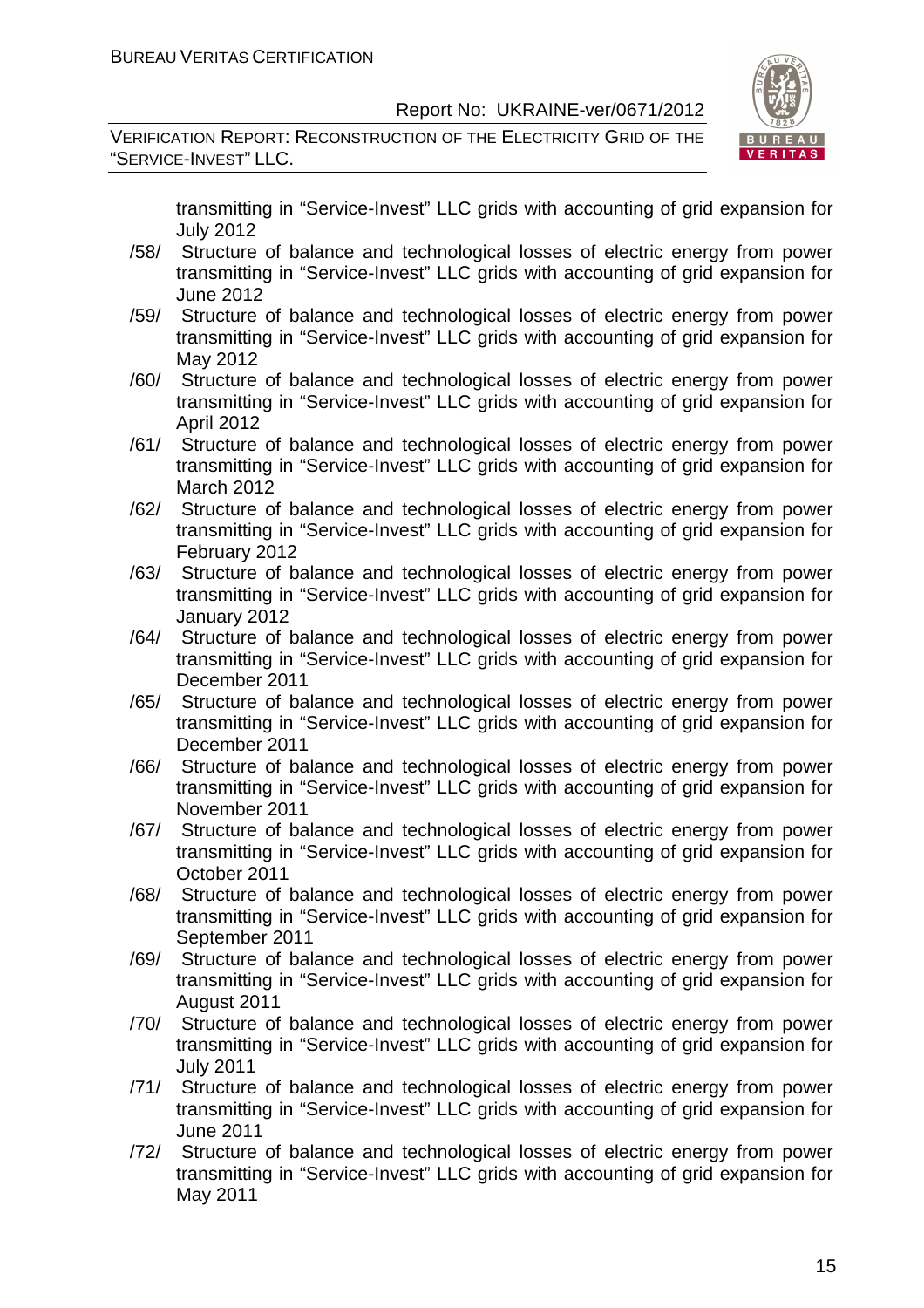VERIFICATION REPORT: RECONSTRUCTION OF THE ELECTRICITY GRID OF THE "SERVICE-INVEST" LLC.



- /73/ Structure of balance and technological losses of electric energy from power transmitting in "Service-Invest" LLC grids with accounting of grid expansion for April 2011
- /74/ Structure of balance and technological losses of electric energy from power transmitting in "Service-Invest" LLC grids with accounting of grid expansion for March 2011
- /75/ Structure of balance and technological losses of electric energy from power transmitting in "Service-Invest" LLC grids with accounting of grid expansion for February 2011
- /76/ Structure of balance and technological losses of electric energy from power transmitting in "Service-Invest" LLC grids with accounting of grid expansion for January 2011
- /77/ Structure of balance and technological losses of electric energy from power transmitting in "Service-Invest" LLC grids with accounting of grid expansion for December 2010
- /78/ Structure of balance and technological losses of electric energy from power transmitting in "Service-Invest" LLC grids with accounting of grid expansion for November 2010
- /79/ Structure of balance and technological losses of electric energy from power transmitting in "Service-Invest" LLC grids with accounting of grid expansion for October 2010
- /80/ Structure of balance and technological losses of electric energy from power transmitting in "Service-Invest" LLC grids with accounting of grid expansion for September 2010
- /81/ Structure of balance and technological losses of electric energy from power transmitting in "Service-Invest" LLC grids with accounting of grid expansion for August 2010
- /82/ Structure of balance and technological losses of electric energy from power transmitting in "Service-Invest" LLC grids with accounting of grid expansion for July 2010
- /83/ Structure of balance and technological losses of electric energy from power transmitting in "Service-Invest" LLC grids with accounting of grid expansion for June 2010
- /84/ Structure of balance and technological losses of electric energy from power transmitting in "Service-Invest" LLC grids with accounting of grid expansion for May 2010
- /85/ Structure of balance and technological losses of electric energy from power transmitting in "Service-Invest" LLC grids with accounting of grid expansion for April 2010
- /86/ Structure of balance and technological losses of electric energy from power transmitting in "Service-Invest" LLC grids with accounting of grid expansion for March 2010
- /87/ Structure of balance and technological losses of electric energy from power transmitting in "Service-Invest" LLC grids with accounting of grid expansion for February 2010
- /88/ Structure of balance and technological losses of electric energy from power transmitting in "Service-Invest" LLC grids with accounting of grid expansion for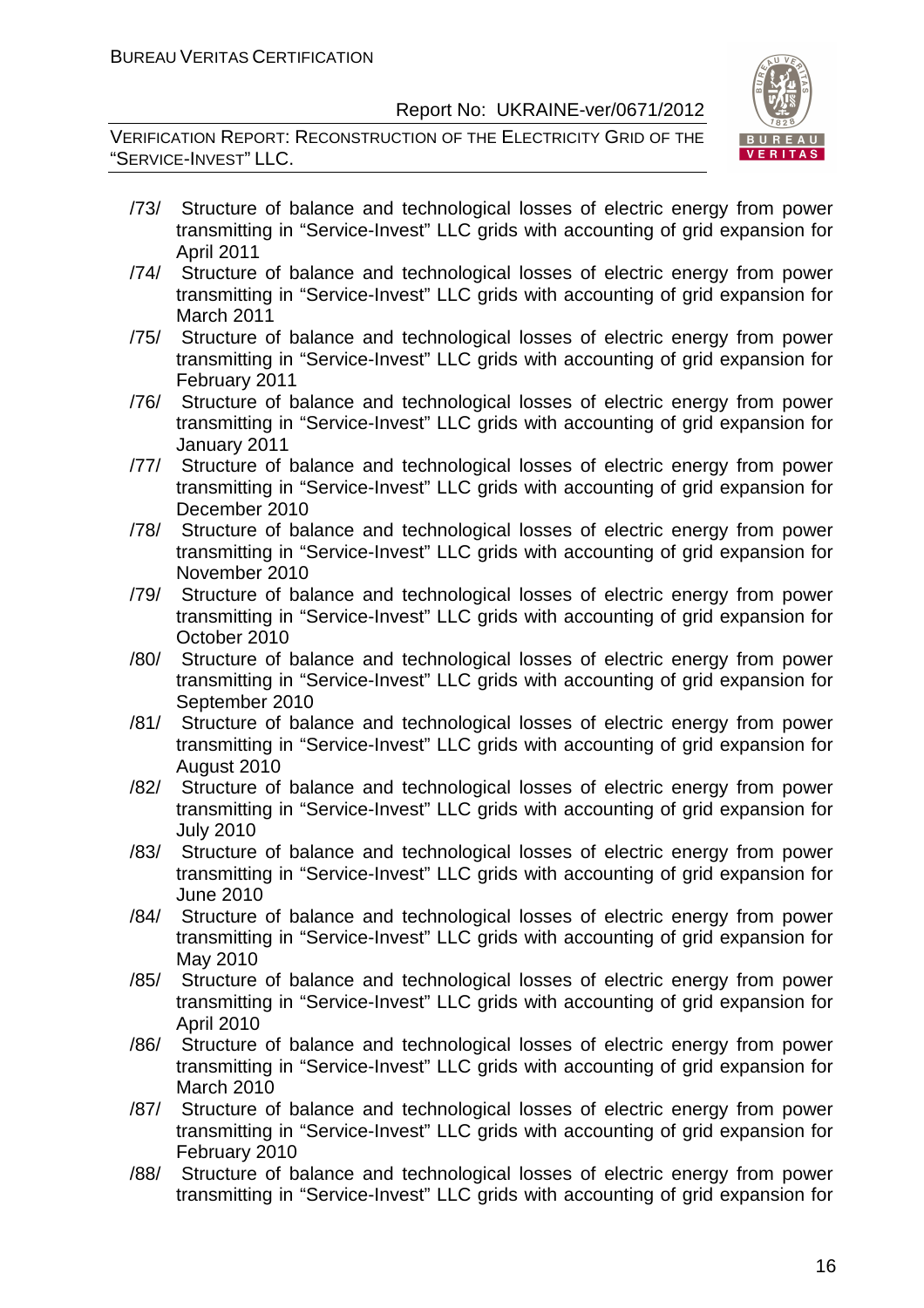VERIFICATION REPORT: RECONSTRUCTION OF THE ELECTRICITY GRID OF THE "SERVICE-INVEST" LLC.



January 2010

- /89/ Structure of balance and technological losses of electric energy from power transmitting in "Service-Invest" LLC grids with accounting of grid expansion for December 2009
- /90/ Structure of balance and technological losses of electric energy from power transmitting in "Service-Invest" LLC grids with accounting of grid expansion for November 2009
- /91/ Structure of balance and technological losses of electric energy from power transmitting in "Service-Invest" LLC grids with accounting of grid expansion for October 2009
- /92/ Structure of balance and technological losses of electric energy from power transmitting in "Service-Invest" LLC grids with accounting of grid expansion for September 2009
- /93/ Structure of balance and technological losses of electric energy from power transmitting in "Service-Invest" LLC grids with accounting of grid expansion for August 2009
- /94/ Structure of balance and technological losses of electric energy from power transmitting in "Service-Invest" LLC grids with accounting of grid expansion for July 2009
- /95/ Structure of balance and technological losses of electric energy from power transmitting in "Service-Invest" LLC grids with accounting of grid expansion for June 2009
- /96/ Structure of balance and technological losses of electric energy from power transmitting in "Service-Invest" LLC grids with accounting of grid expansion for May 2009
- /97/ Structure of balance and technological losses of electric energy from power transmitting in "Service-Invest" LLC grids with accounting of grid expansion for April 2009
- /98/ Structure of balance and technological losses of electric energy from power transmitting in "Service-Invest" LLC grids with accounting of grid expansion for March 2009
- /99/ Structure of balance and technological losses of electric energy from power transmitting in "Service-Invest" LLC grids with accounting of grid expansion for February 2009
- /100/ Structure of balance and technological losses of electric energy from power transmitting in "Service-Invest" LLC grids with accounting of grid expansion for January 2009
- /101/ Structure of balance and technological losses of electric energy from power transmitting in "Service-Invest" LLC grids with accounting of grid expansion for December 2008
- /102/ Structure of balance and technological losses of electric energy from power transmitting in "Service-Invest" LLC grids with accounting of grid expansion for November 2008
- /103/ Structure of balance and technological losses of electric energy from power transmitting in "Service-Invest" LLC grids with accounting of grid expansion for October 2008
- /104/ Structure of balance and technological losses of electric energy from power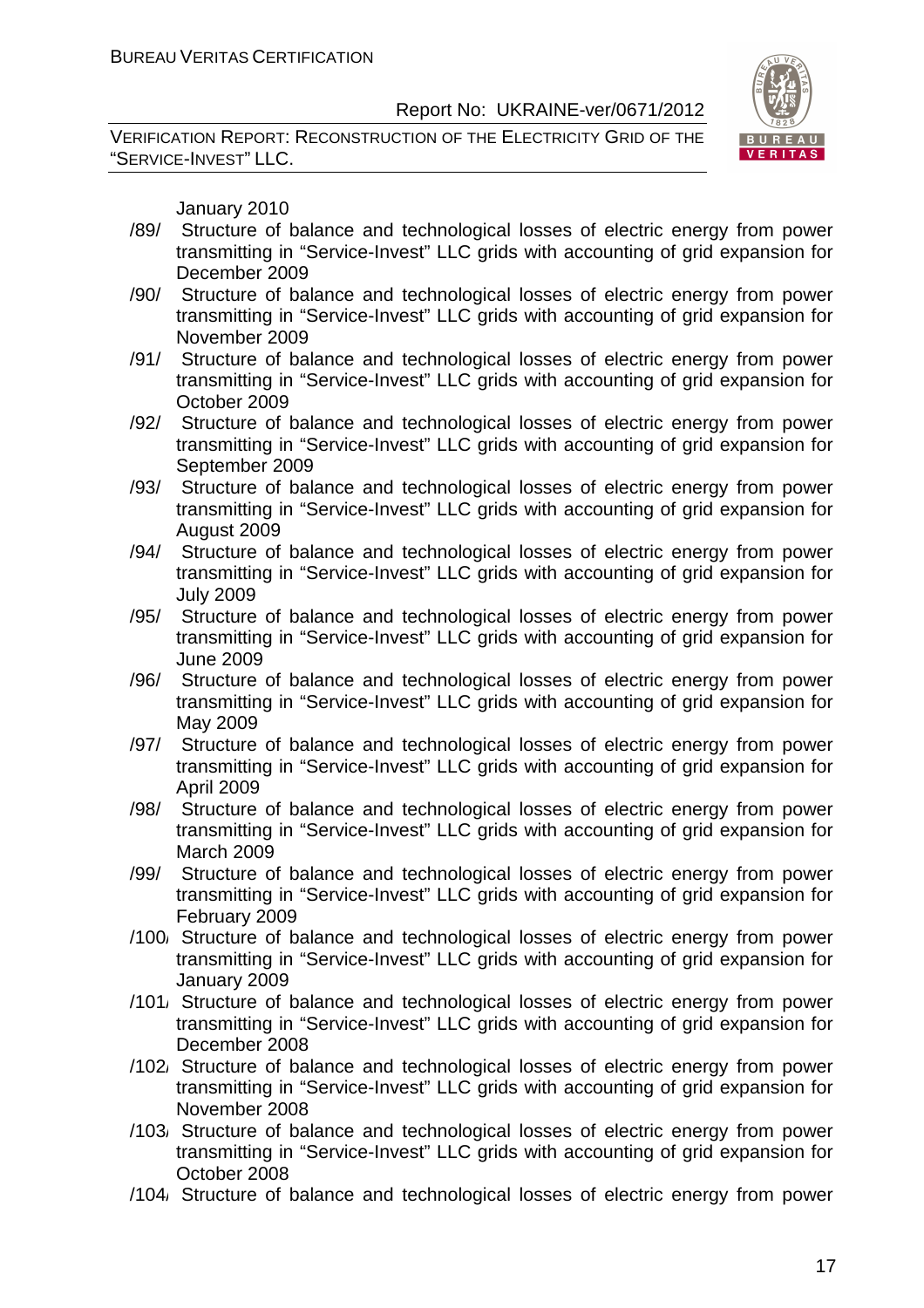VERIFICATION REPORT: RECONSTRUCTION OF THE ELECTRICITY GRID OF THE "SERVICE-INVEST" LLC.



transmitting in "Service-Invest" LLC grids with accounting of grid expansion for September 2008

- /105/ Structure of balance and technological losses of electric energy from power transmitting in "Service-Invest" LLC grids with accounting of grid expansion for August 2008
- /106/ Structure of balance and technological losses of electric energy from power transmitting in "Service-Invest" LLC grids with accounting of grid expansion for July 2008
- /107/ Structure of balance and technological losses of electric energy from power transmitting in "Service-Invest" LLC grids with accounting of grid expansion for June 2008
- /108/ Structure of balance and technological losses of electric energy from power transmitting in "Service-Invest" LLC grids with accounting of grid expansion for May 2004
- /109/ Structure of balance and technological losses of electric energy from power transmitting in "Service-Invest" LLC grids with accounting of grid expansion for April 2008
- /110/ Structure of balance and technological losses of electric energy from power transmitting in "Service-Invest" LLC grids with accounting of grid expansion for March 2008
- /111/ Structure of balance and technological losses of electric energy from power transmitting in "Service-Invest" LLC grids with accounting of grid expansion for February 2008
- /112/ Structure of balance and technological losses of electric energy from power transmitting in "Service-Invest" LLC grids with accounting of grid expansion for January 2008
- /113/ Bill #32/1008600 "Donetsk metal-rolling plant" JSC on electricity supply on March 2012
- /114/ Bill #32/1008600 "Donetsk metal-rolling plant" JSC on electricity supply on April 2012
- /115/ Transformer TDN-16000 (TR #1) of substation Pivnichna-110 losses calculation for March 2012
- /116/ Transformer TDN-16000 (TR #2) of substation Pivnichna-110 losses calculation for March 2012
- /117/ Transformer TSN-100 (TSN #1) of substation Pivnichna-110 losses calculation for March 2012
- /118/ Statement on power meters readings for JSC "Donetsk metal-rolling plant" December 2011
- /119/ Bill #32/10026017 for electric energy consumed by Stock Company Production Association "KONTI" March 2012
- /120/ Advanced bill #32/10026017/Av "Konti" JSC on electricity consume on May 2012
- /121/ Planned bill #32/10026017/p "Konti" JSC on electricity consumed on March 2012
- /122/ Agreement # 1 0026 017 dated 03/10/2008 on electric energy supply between Service-Invest LLC and "KONTI" JSC
- /123/ List of consumers power metering equipment and JSC "Konti" electricity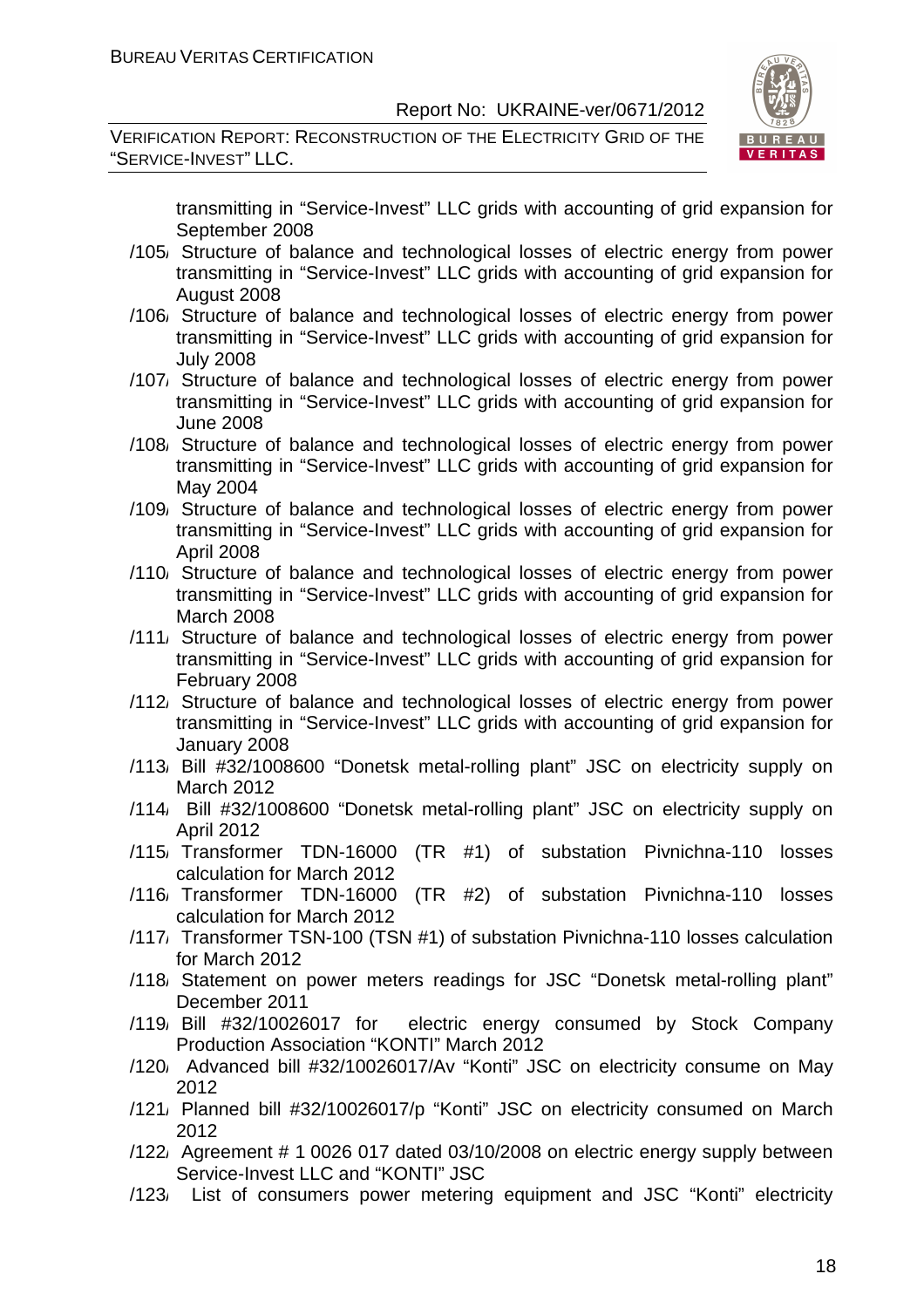VERIFICATION REPORT: RECONSTRUCTION OF THE ELECTRICITY GRID OF THE "SERVICE-INVEST" LLC.



consumed calculation scheme

- /124/ List of consumers power metering equipment and JSC "Donetsk metal-rolling plant" electricity consumed calculation scheme
- /125/ List of consumers power metering equipment and JSC "Nord" electricity consumed calculation scheme
- /126/ List of consumers power metering equipment and JSC "Nord" electricity consumed calculation scheme
- /127/ Planned bill #32/1 002 000/1p "Nord" JSC on electricity consumed on April 2012
- /128/ Advanced bill #32/1 002 000 "Nord" JSC on electricity consumed on March 2012
- /129/ Bill # 32/1 002 000 for reactive power flow on "Nord" JSC March 2012
- /130/ Pay calculation of reactive power flow on "Nord" JSC March 2012
- /131/ Description of energy consumption by metering points on bill #32/1 002 000 March 2012
- /132/ Annex to Agreement #32/1 002 000 Acceptance-transmittance act on measuring unit "KZK" Kramatorsk town, March 2012
- /133/ Annex to Agreement #32/1 002 000 Acceptance-transmittance act on measuring unit "Nord" JSC March 2012
- /134/ "Service-Invest" LLC commercial power meter planned calibration and replacement due to state calibration interval finishing schedule on 2012 year
- /135/ Transformer TDTN-40000/110U1 substation Donetska
- /136/ Out of service transformer, substation Donetska
- /137/ Transformer TDTN-40000/110U1 substation Donetska
- /138/ Siemens insulation switch with sulfur hexafluoride insulation
- /139/ Voltage transformers with sulfur hexafluoride insulation on substation Donetska
- /140/ Siemens insulation switch with sulfur hexafluoride insulation
- /141/ Supporting polymeric insulator
- /142/ Power meter Elster-Metronica ЕА05RALХ-P4B-4 #01 073 858 connection DMZ #2
- /143/ Power meter Elster-Metronica ЕА05RAL-P4B-4 #01 128 701 connection ShOMV-110
- /144/ Power meter Elster-Metronica ЕА05RALХ-P4B-4 #01 073 852 connection  $DMZ$ #1
- /145/ Power meter Elster-Metronica ЕА05RAL-P4B-4 #01 074 806 connection T-3 110 KV
- /146/ Power meter Elster-Metronica ЕА05RAL-P4B-4 #01 088 037 connection T-2 110 KV
- /147/ Power meter Elster-Metronica ЕА05RAL-P4B-4 #01 073 871connection T-1 110 KV
- /148/ 110 KV accounting power meter board #24
- /149/ Power meter Elster-Metronica ЕА05RAL-P4B-4 #01 043 300 connection Chaykino-1 110 KV
- /150/ Power meter Elster-Metronica ЕА05RAL-P4B-4 #01 088 040 connection Chaykino-2 110 KV
- /151/ Power meter Elster-Metronica ЕА05RAL-P4B-4 #01 073 854 connection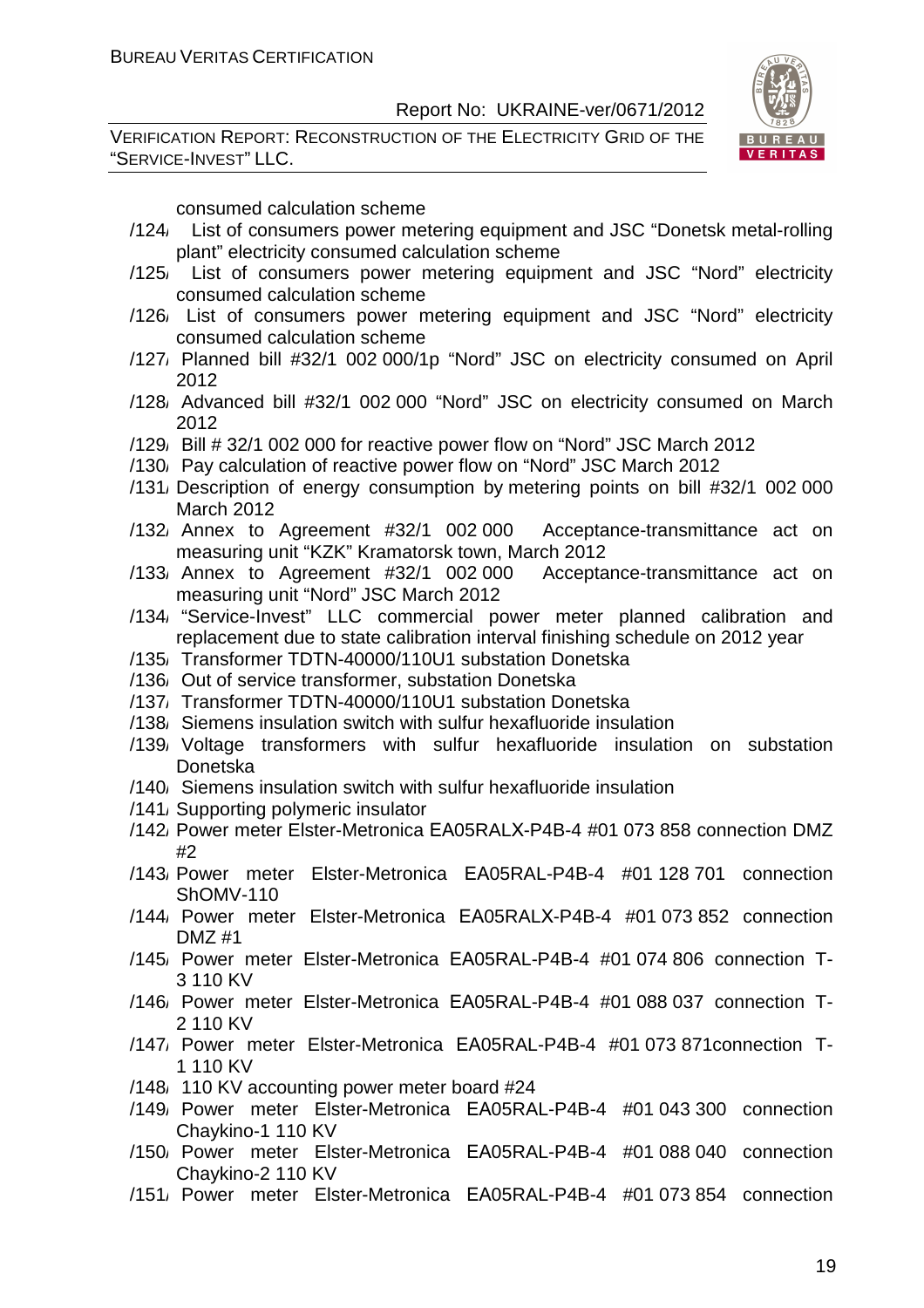VERIFICATION REPORT: RECONSTRUCTION OF THE ELECTRICITY GRID OF THE "SERVICE-INVEST" LLC.



Chaykino-3 110 KV

- /152/ Power meter Elster-Metronica ЕА05RAL-P4B-4 #01 128 703
- /153/ Power meter Elster-Metronica ЕА05RAL-P4B-4 #01 146 209
- /154/ Power meter Elster-Metronica ЕА05RAL-P4B-4 #01 146 244
- /155/ 110 KV accounting power meter board #25
- /156/ Power meter Elster-Metronica ЕА05RALХ-P4B-4 #01 073 849 connection Uholschik 110 KV
- /157/ Power meter ЕА05RALХ-P4B-4 #01 076 243 connection Kalmiuska-2 110 KV
- /158/ Power meter Elster-Metronica ЕА05RALХ-P4B-4 #01 082 978 connection Kalmiuska-1 110 KV
- /159/ Power meter Elster-Metronica ЕА05RAL-P4B-4 #01 096 889
- /160/ Power meter Elster-Metronica ЕА05RAL-P4B-4 #01 128 734
- /161/ Power meter Elster-Metronica ЕА05RAL-P4B-4 #01 125 311
- /162/ 35 KV accounting power meter board #27
- /163/ Power meter Elster-Metronica ЕА05RALХ-P4B-4 #01 057 295 connection Transformer-1
- /164/ Power meter Elster-Metronica ЕА05RALХ-P4B-4 #01 043 303 connection Transformer-2
- /165/ Power meter Elster-Metronica ЕА05RALХ-P4B-4 #01 083 012 connection Transformer-3
- /166/ Power meter Elster-Metronica ЕА05RALХ-P4B-4 #01 043 304 connection Chulkovka-2
- /167/ Power meter Elster-Metronica ЕА05RALХ-P4B-4 #01 076 237 connection GKNS
- /168/ Power meter Elster-Metronica ЕА05RALХ-P4B-4 #01 073 884 connection Donetska-2 35KV
- /169/ Power meter Elster-Metronica ЕА05RALХ-P4B-4 #01 073 880 connection Donetska-1 35KV
- /170/ Power meter Elster-Metronica ЕА05RALХ-P4B-4 #01 082 995 connection KONTI 35KV
- /171/ Power meter Лічильник Elster-Metronica ЕА05RALХ-P4B-4 #01 076 226 connection Vidrodzhennya 35 KV
- /172/ 6 KV accounting power meter board #29
- /173/ Power meter Elster-Metronica ЕА05RALХ-P4B-4 #01 136 263 connection Transformer-1 6 KV
- /174/ Power meter Elster-Metronica ЕА05RALХ-P4B-4 #01 136 074 connection Transformer-2 6 KV
- /175/ Power meter Elster-Metronica ЕА05RALХ-P4B-4 #01 136 154 connection Transformer-3 6 KV
- /176/ Power meter Elster-Metronica ЕА05RALХ-P4B-4 #01 146 155 connection EMK 6 KV
- /177/ Power meter Elster-Metronica ЕА05RAL-P4B-4 #01 125 306 connection Orbita-2 6 KV
- /178/ Power meter Elster-Metronica ЕА05RAL-P4B-4 #01 125 368 connection Orbita-1 6 KV
- /179/ Power meter Elster-Metronica ЕА05RALХ-P4B-4 #01 128 565 connection RP-22 #2 6 KV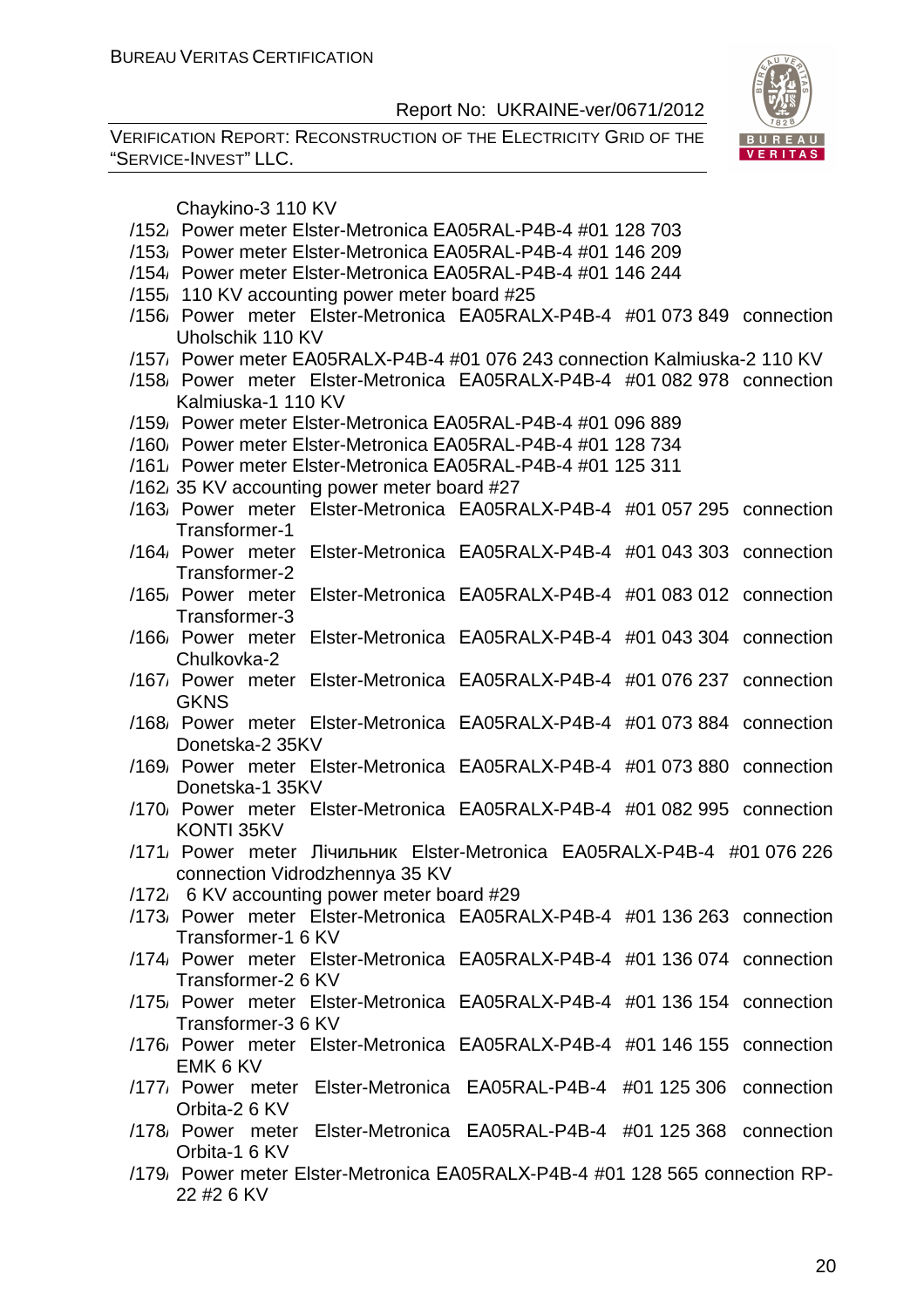VERIFICATION REPORT: RECONSTRUCTION OF THE ELECTRICITY GRID OF THE "SERVICE-INVEST" LLC.



- /180/ Power meter Elster-Metronica ЕА05RALХ-P4B-4 #01 096 807 connection RP-22 #1 6 KV
- /181/ Power meter Elster-Metronica ЕА05RALХ-P4B-4 #01 125 353 connection TP-2008 6 KV
- /182/ Power meter Elster-Metronica ЕА05RALХ-P4B-4 #01 125 400 connection RP-11 6 KV
- /183/ Power meter ЕА05RALХ-P4B-4 # 01 096 857 connection RP-22 #2 6 KV
- /184/ Power meter Elster-Metronica ЕА05RALХ-P4B-4 #01 128 629 connection RP-22 #3 6 KV
- /185/ Power meter Elster-Metronica ЕА05RALХ-P4B-4 #01 128 645 connection TSN #3 6 KV
- /186/ Power meter Elster-Metronica ЕА05RALХ-P4B-4 #01 096 803 connection ZIM 6 KV
- /187/ Power meter Elster-Metronica ЕА05RALХ-P4B-4 #01 096 907 connection TP-5770 #1 6 KV
- /188/ Power meter Elster-Metronica ЕА05RALХ-P4B-4 #01 146 139 connection LKU 6 KV
- /189/ Sulfur hexafluoride leakage detector
- /190/ Power meter Elster-Metronica ЕА05RALХ-P4B-4 № 01 128 548 connection N. Mushketovo #1 6 KV
- /191/ Power meter Elster-Metronica ЕА05RALХ-P4B-4 № 01 128 546 connection N. Mushketovo #2 6 KV
- /192/ Power meter Elster-Metronica ЕА05RAL-P4B-4 № 01 125 357 connection connection TTU-24 #2 6 KV
- /193/ Power meter Elster-Metronica ЕА05RAL-P4B-4 № 01 125 349 connection TTU-24 #1 6 KV
- /194/ Power meter Elster-Metronica ЕА05RAL-P4B-4 № 01 125 373 connection STP-18 #1 6 KV
- /195/ Power meter Elster-Metronica ЕА05RAL-P4B-4 № 01 096 869 connection STP-18 #2 6 KV
- /196/ Transmitting line tower with old porcelain insulators
- /197/ New insulators
- /198/ Transformer #3 substation Vidrodzhennya
- /199/ Transformer #1 substation Vidrodzhennya
- /200/ Transformer #2 substation Vidrodzhennya
- /201/ Disconnecting switch 6 KV on new polymeric supporting insulators
- /202/ Voltage transformers
- /203/ SF6 breaker 110 KV transmitting line Smolyanka-DMZ
- /204/ Power meter Elster-Metronica ЕА05RALХ-P4B-4 #01 096 769
- /205/ Power meter Elster-Metronica ЕА05RAL-P4B-4 #01 083 010 connection Khimzavod #4 6 KV
- /206/ Power meter Elster-Metronica ЕА05RAL-P4B-4 #01 082 980 connection Khimzavod #2 6 KV
- /207/ Power meter Elster-Metronica ЕА05RAL-P4B-4 #01 125 525
- /208/ Power meter Elster-Metronica ЕА05RAL-P4B-4 #01 128 711 connection Mahma #2 6 KV
- /209/ Power meter Elster-Metronica ЕА05RAL-P4B-4 #01 136 153 connection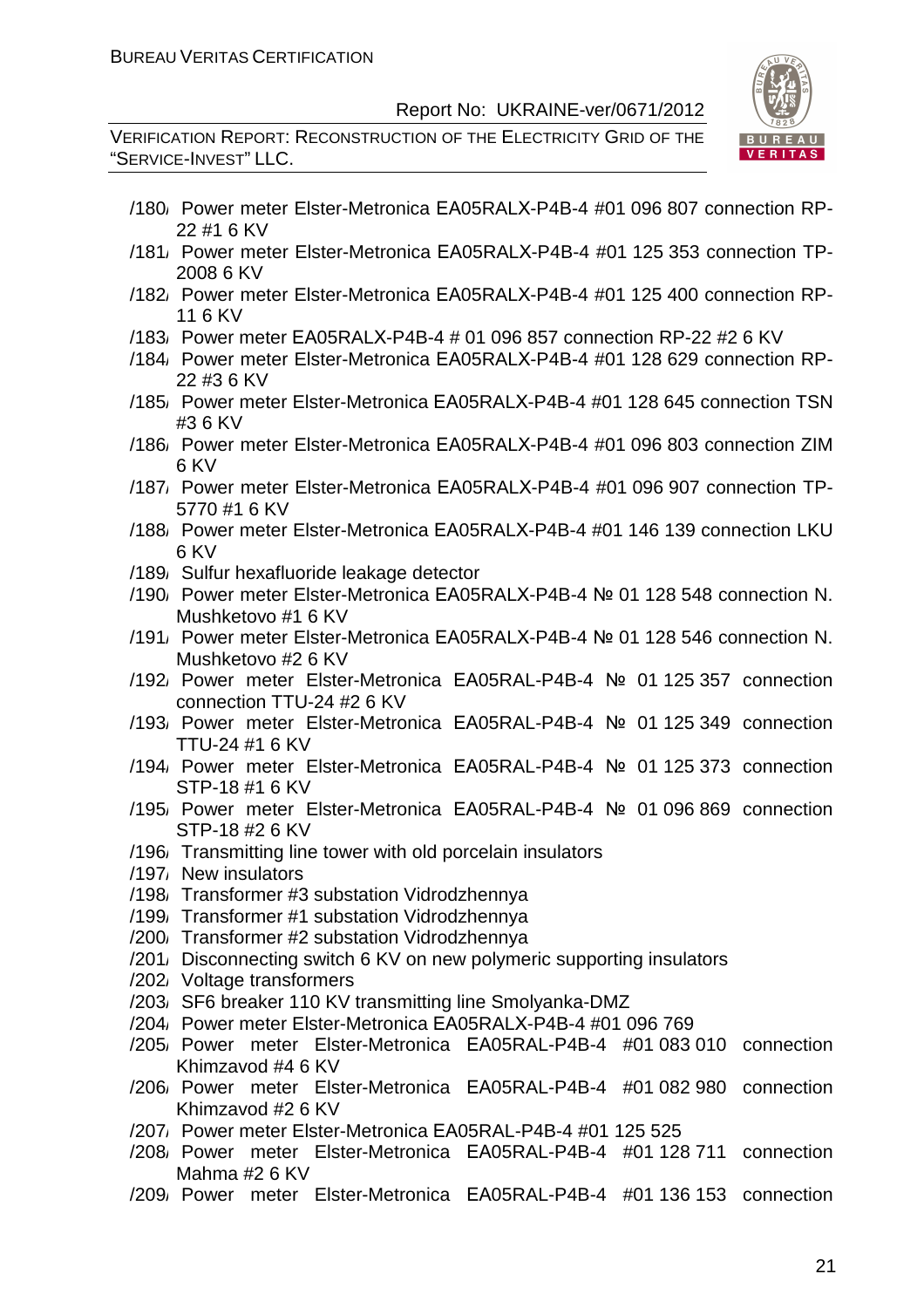VERIFICATION REPORT: RECONSTRUCTION OF THE ELECTRICITY GRID OF THE "SERVICE-INVEST" LLC.



Transformator#3 6 KV

- /210/ Power meter Elster-Metronica ЕА05RAL-P4B-4 #01 128 720
- /211/ Power meter ЕА05RAL-P4B-4 #01 128 713
- /212/ Power meter ЕА05RAL-P4B-4 #01 128 582 connection RP #1 6 KV
- /213/ Power meter ЕА05RAL-P4B-4 #01 096 767
- /214/ Power meter ЕА05RAL-P4B-4 #01 128 524
- /215/ Power meter Elster-Metronica ЕА05RAL-P4B-4 #01 088 033 connection Khimzavod #3 6 KV
- /216/ Power meter ЕА05RAL-P4B-4 #01 128 724 connection RP #2 6 KV
- /217/ Power meter Elster-Metronica ЕА05RAL-P4B-4 #01 088 038connection Khimzavod #5-6 6 KV
- /218/ Power meter Elster-Metronica ЕА05RAL-P4B-4 #01 125 335 connection TP5421 bus#4 6 KV
- /219/ Power meter Elster-Metronica ЕА05RALХ-P4B-4 #01 096 773 connection TP#3 6 KV
- /220/ Power meter connection ЕА05RAL-P4B-4 #01 125 356 Mahma #1 6 KV
- /221/ Power meter Elster-Metronica ЕА05RALХ-P4B-4 #01 088 042 connection Khimzavod #6 6 KV
- /222/ 35 KV accounting power meter board #2
- /223/ Power meter Elster-Metronica ЕА05RALХ-P4B-4 #01 088 03 connection Shakhta-29 35 KV
- /224/ Power meter Elster-Metronica ЕА05RALХ-P4B-4 #01 076 227 connection Shakhta-17 35 KV
- /225/ Power meter Elster-Metronica ЕА05RALХ-P4B-4 #01 076 227 connection Smolyanka
- /226/ Power meter Elster-Metronica ЕА05RALХ-P4B-4 #01 076 238 connection Transformer-3 35 KV
- /227/ Power meter Elster-Metronica ЕА05RALХ-P4B-4 #01 076 216 connection Transformer-2 35 KV
- /228/ Power meter Elster-Metronica ЕА05RALХ-P4B-4 #01 136 2… connection Donetska 35 KV
- /229/ Power meter Elster-Metronica ЕА05RALХ-P4B-4 #01 136 270 connection KONTI 35 KV
- /230/ Power meter Elster-Metronica ЕА05RALХ-P4B-4 #01 088 036 connection Transformer-1 35 KV
- /231/ Power meter Elster-Metronica ЕА05RALХ-P4B-4 #01 096 910 connection Transformer-2 6 KV
- /232/ Power meter Elster-Metronica ЕА05RALХ-P4B-4 #01 096 841 connection Transformer-1 6 KV
- /233/ Power meter Elster-Metronica ЕА05RALХ-P4B-4 #01 096 861 connection Smolyanka-Metalurhichna 110 KV
- /234/ Power meter Elster-Metronica А1805RALQ-P4GB-DW-4 #01 186 368 connection Smolyanka-DMZ 110 KV
- /235/ 6 KV input buses control box #7
- /236/ Power meter Elster-Metronica А1805RALQ-P4GB-DW-4 #01 230 866
- /237/ Power meter Elster-Metronica А1805RALQ-P4GB-DW-4 #01 230 868
- /238/ Power meter Elster-Metronica А1805RALQ-P4GB-DW-4 #01 230 869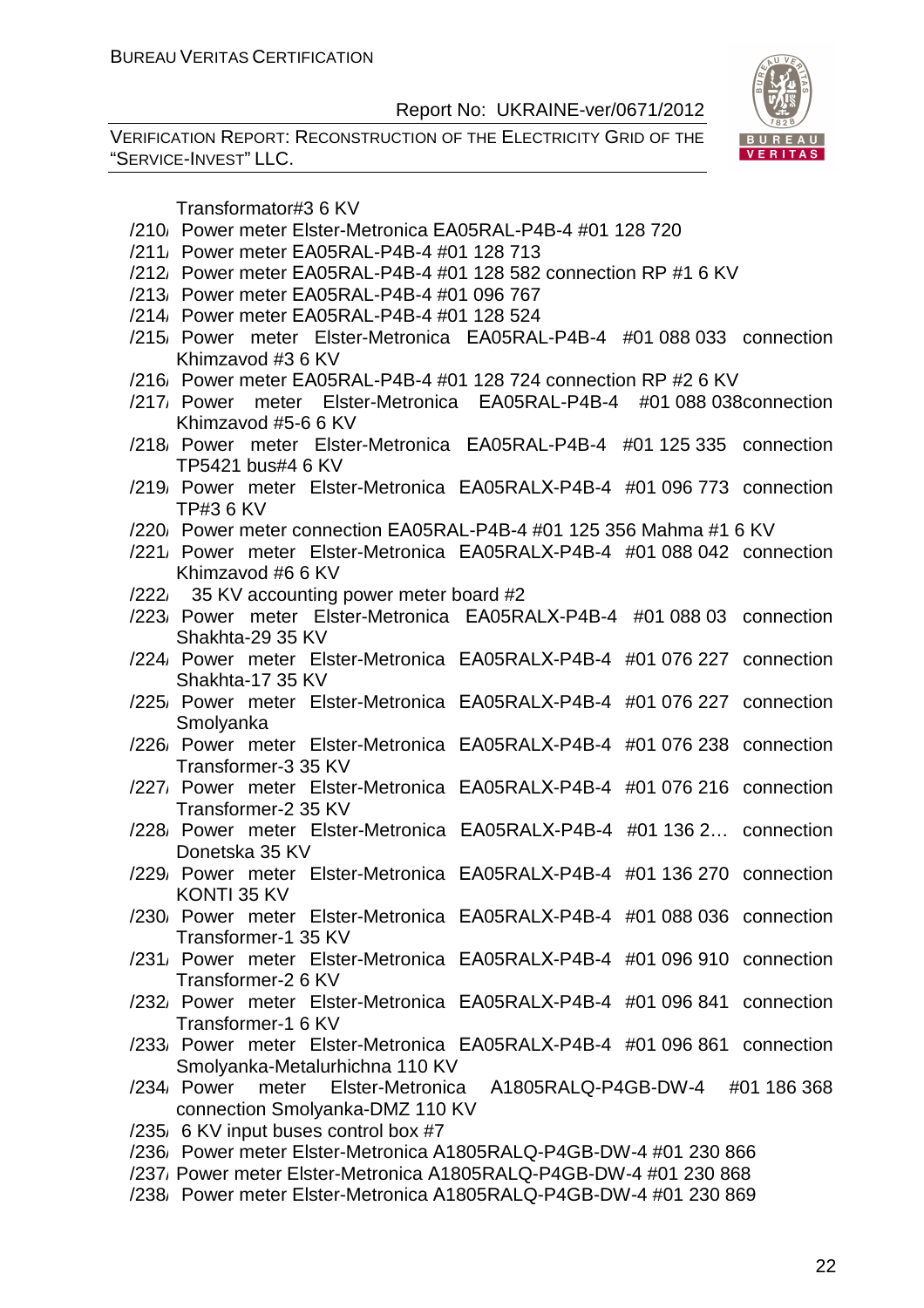VERIFICATION REPORT: RECONSTRUCTION OF THE ELECTRICITY GRID OF THE "SERVICE-INVEST" LLC.



- /239/ Power meter Elster-Metronica А1805RALQ-P4GB-DW-4 #01 230 870
- /240/ Power meter Elster-Metronica А1805RALQ-P4GB-DW-4 #01 223 423 Rezerv
- /241/ Power meter Elster-Metronica А1805RALQ-P4GB-DW-4 #01 223 443 Rezerv
- /242/ Power meter Elster-Metronica А1805RALQ-P4GB-DW-4 #05 016 184 connection TSN-2
- /243/ Power meter Elster-Metronica А1805RALQ-P4GB-DW-4 #01 223 424 Rezerv
- /244/ Power meter Elster-Metronica А1805RALQ-P4GB-DW-4 #01 223 415 Rezerv
- /245/ Power meter Elster-Metronica А1805RALQ-P4GB-DW-4 #01 223 426 Rezerv
- /246/ Power meter Elster-Metronica А1805RALQ-P4GB-DW-4 #01 223 419 Rezerv
- /247/ Power meter Elster-Metronica А1805RALQ-P4GB-DW-4 #01 223 434 Rezerv
- /248/ Power meter Elster-Metronica А1805RALQ-P4GB-DW-4 #01 223 440 Rezerv
- /249/ Power meter Elster-Metronica А1805RALQ-P4GB-DW-4 #05 016 185 connection TSN-1
- /250/ Power meter Elster-Metronica А1805RALQ-P4GB-DW-4 #01 223 432 Rezerv
- /251/ Power meter Elster-Metronica А1805RALQ-P4GB-DW-4 #01 223 433 Rezerv
- /252/ Power meter Elster-Metronica А1805RALQ-P4GB-DW-4 #01 223 442 Rezerv
- /253/ SF6 switch, substation Aeroport
- /254/ SF6 insulated switch house 110/35/6 KV, substation Airport
- /255/ SF6 leakage detectors
- /256/ SF6 insulated switch house 110/35/6 KV control box, line Makiivka-Poshtoviy 110 KV
- /257/ Commutation accounting meters on SF6 insulated switchhouse 110/35/6 KV
- /258/ 110 KV bus input in SF6 insulation
- /259/ 6 KV buses
- /260/ Oil insulated transformer 110/6 KV, substation Airport

#### **Persons interviewed:**

List persons interviewed during the verification or persons that contributed with other information that are not included in the documents listed above.

- /1/ Iryna Protopova acting general director
- /2/
- /3/ Natalya Ursalenko head of Licensees Relations and Commercial Operations department
- /4/ Natalya Tsyhankova Head of Electric Energy Sailing and realization department
- /5/ Olga Koroleva head of Environmental Safety department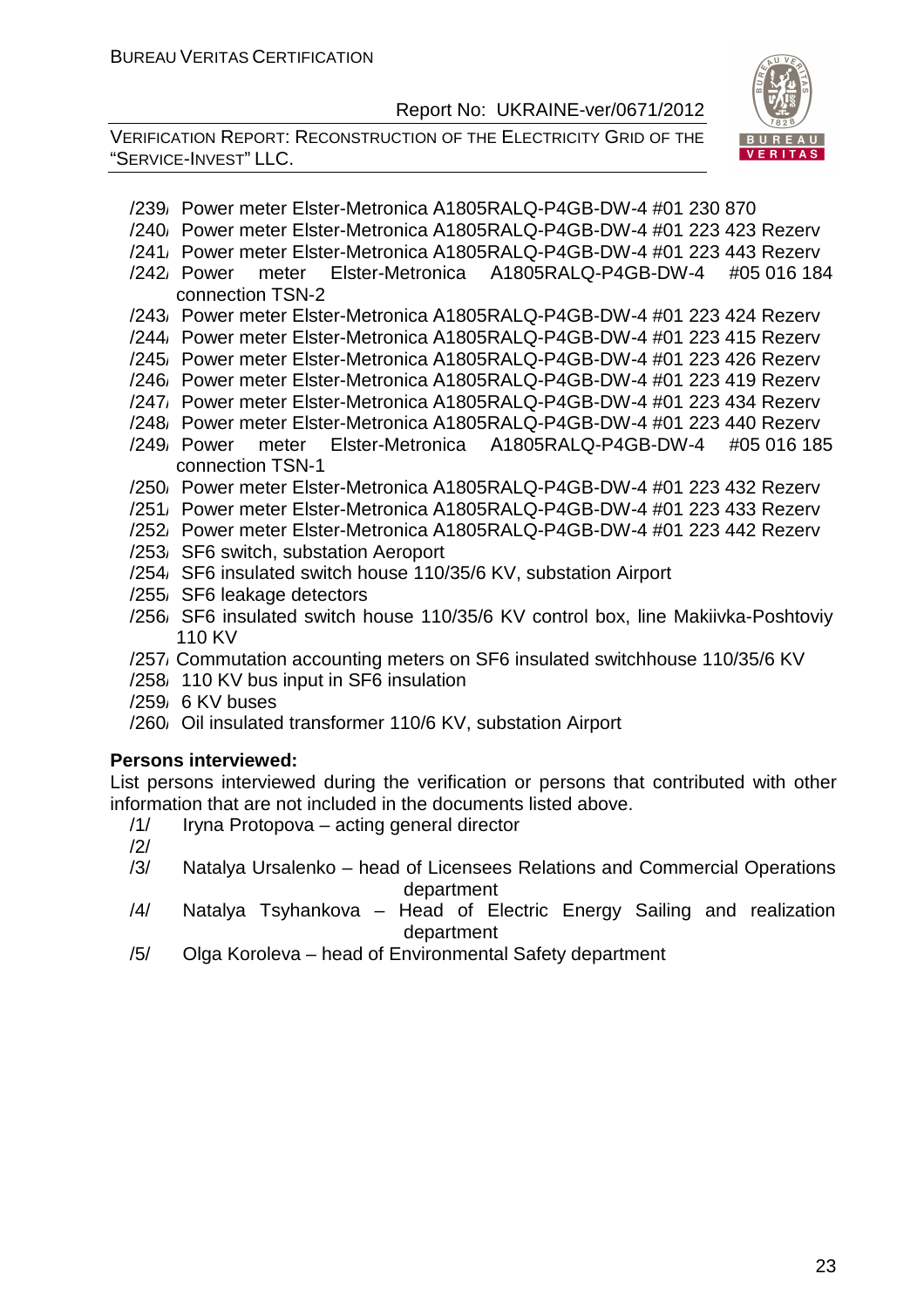

VERIFICATION REPORT: RECONSTRUCTION OF THE ELECTRICITY GRID OF THE "SERVICE-INVEST" LLC.

#### APPENDIX A: VERIFICATION PROTOCOL

#### **VERIFICATION PROTOCOL**

#### **Check list for verification, according to the JOINT IMPLEMENTATION DETERMINATION AND VERIFICATION MANUAL (Version 01)**

| <b>DVM</b><br><b>Paragrap</b><br>h | <b>Check Item</b>                                                                                                                                                                                                                                                                       | <b>Initial finding</b>                                                                                                                                                                                         | <b>Draft</b><br><b>Conclusion</b> | <b>Final</b><br><b>Conclusion</b> |
|------------------------------------|-----------------------------------------------------------------------------------------------------------------------------------------------------------------------------------------------------------------------------------------------------------------------------------------|----------------------------------------------------------------------------------------------------------------------------------------------------------------------------------------------------------------|-----------------------------------|-----------------------------------|
|                                    | <b>Project approvals by Parties involved</b>                                                                                                                                                                                                                                            |                                                                                                                                                                                                                |                                   |                                   |
| 90                                 | Has the DFPs of at least one Party<br>involved, other than the host Party, issued<br>a written project approval when submitting<br>the first verification report to the secretariat<br>publication in accordance<br>for<br>with<br>paragraph 38 of the JI guidelines, at the<br>latest? | CAR01<br>Please provide written approvals from both Parties<br>Involved. Also, please clearly indicate Party-buyer of<br><b>ERUS</b>                                                                           | CAR01                             | OK                                |
| 91                                 | Are all the written project approvals by<br>Parties involved unconditional?                                                                                                                                                                                                             | See CAR01                                                                                                                                                                                                      | $\blacksquare$                    |                                   |
|                                    | <b>Project implementation</b>                                                                                                                                                                                                                                                           |                                                                                                                                                                                                                |                                   |                                   |
| 92                                 | Has the project been implemented in<br>accordance with the PDD regarding which<br>the determination has been deemed final<br>and is so listed on the UNFCCC JI<br>website?                                                                                                              | <b>CAR02</b><br>Please use the latest version of "Tool for the<br>demonstration and assessment of additionality"                                                                                               | CAR02                             | OK                                |
| 93                                 | What is the status of operation of the<br>project during the monitoring period?                                                                                                                                                                                                         | The project is in operation during the monitoring period<br>CAR03<br>Please provide data on project measures implemented<br>during 2011-2012 years. Also please clearly indicate<br>length of crediting period | CAR03                             | <b>OK</b>                         |
|                                    | <b>Compliance with monitoring plan</b>                                                                                                                                                                                                                                                  |                                                                                                                                                                                                                |                                   |                                   |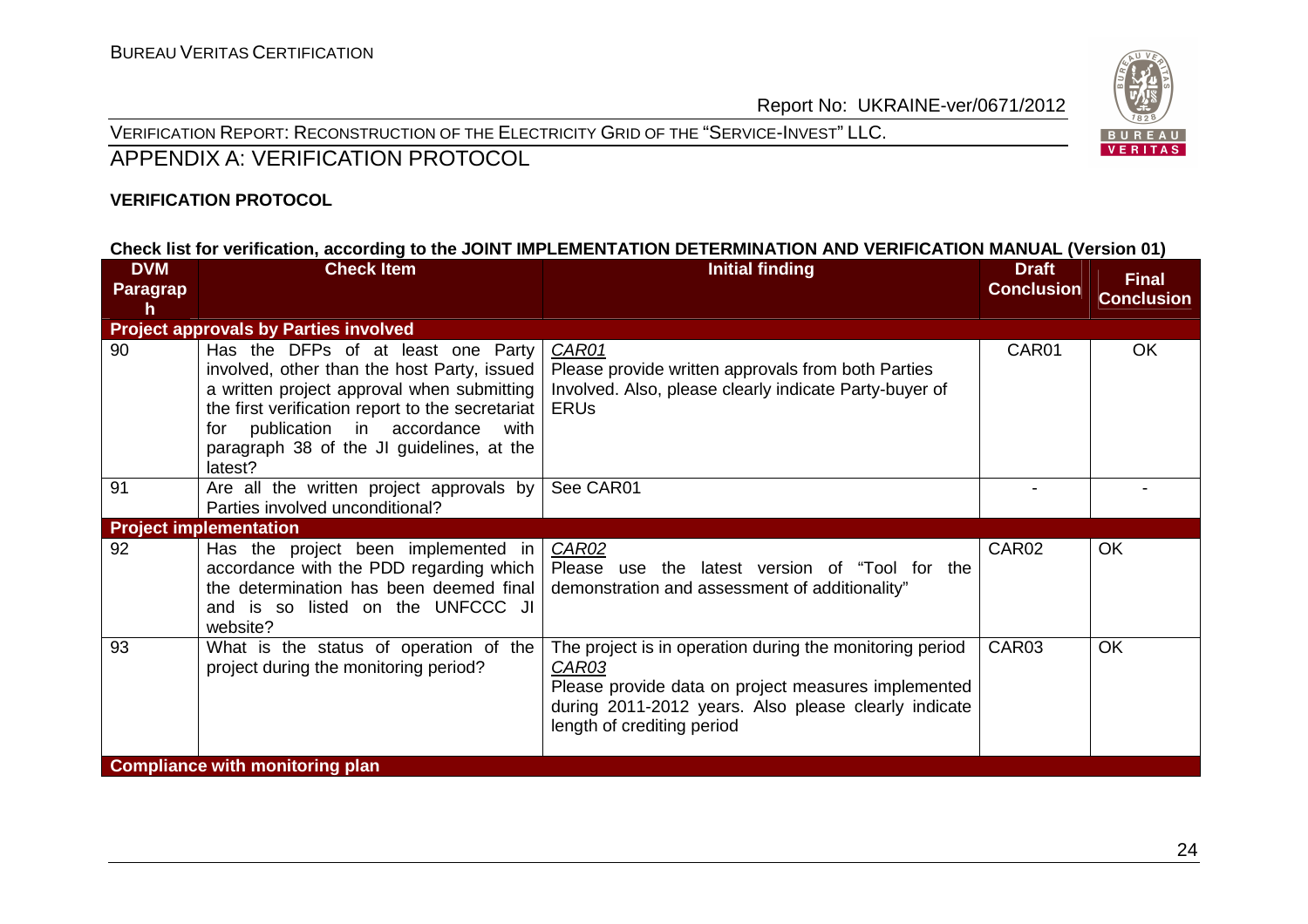|                              | VERIFICATION REPORT: RECONSTRUCTION OF THE ELECTRICITY GRID OF THE "SERVICE-INVEST" LLC.<br>BUREAU                                                                                                                                                                                                                                                                   |                                                                                                                                                                                    |                                   |                                   |  |
|------------------------------|----------------------------------------------------------------------------------------------------------------------------------------------------------------------------------------------------------------------------------------------------------------------------------------------------------------------------------------------------------------------|------------------------------------------------------------------------------------------------------------------------------------------------------------------------------------|-----------------------------------|-----------------------------------|--|
| <b>DVM</b><br>Paragrap<br>h. | <b>Check Item</b>                                                                                                                                                                                                                                                                                                                                                    | <b>Initial finding</b>                                                                                                                                                             | <b>Draft</b><br><b>Conclusion</b> | <b>Final</b><br><b>Conclusion</b> |  |
| 94                           | Did the monitoring occur in accordance<br>with the monitoring plan included in the<br>PDD regarding which the determination<br>has been deemed final and is so listed on<br>the UNFCCC JI website?                                                                                                                                                                   | The monitoring was provided in accordance with the<br>monitoring plan included in the PDD regarded which<br>the determination was deemed final and is listed at<br>UNFCCC web site | OK.                               | <b>OK</b>                         |  |
| 95(a)                        | For calculating the emission reductions or<br>enhancements of net removals, were key<br>factors, e.g. those listed in 23 (b) (i)-(vii)<br>above, influencing the baseline emissions<br>or net removals and the activity level of the<br>project and the emissions or removals as<br>well as risks associated with the project<br>taken into account, as appropriate? | The key factors listed in 23 (b) (i)-(vii) influencing the<br>baseline emissions and activity level of the project are<br>taken into account in appropriate way                    | OK.                               | <b>OK</b>                         |  |
| 95(b)                        | Are data sources used for calculating<br>emission reductions or enhancements of<br>net removals clearly identified, reliable and<br>transparent?                                                                                                                                                                                                                     | The data sources, such as state reporting form 1-BTVE<br>used for calculating emission reductions are clearly<br>identified, reliable and transparent                              | OK.                               | <b>OK</b>                         |  |
| 95(c)                        | Are emission factors, including default<br>emission factors, if used for calculating the<br>emission reductions or enhancements of<br>net removals, selected by carefully<br>balancing accuracy and reasonableness,<br>and appropriately justified of the choice?                                                                                                    | CAR04<br>Please correct reference on table B.2 in the description<br>of carbon emission factor in the table B.3                                                                    | CAR04                             | <b>OK</b>                         |  |
| 95(d)                        | Is the calculation of emission reductions or<br>enhancements of net removals based on<br>conservative assumptions and the most<br>plausible scenarios in a transparent<br>manner?                                                                                                                                                                                    | The calculation of emission reductions are based on<br>conservative assumptions and most plausible future<br>scenarios in a transparent manner                                     | OK.                               | <b>OK</b>                         |  |
|                              | Applicable to JI SSC projects only_Not applicable                                                                                                                                                                                                                                                                                                                    |                                                                                                                                                                                    |                                   |                                   |  |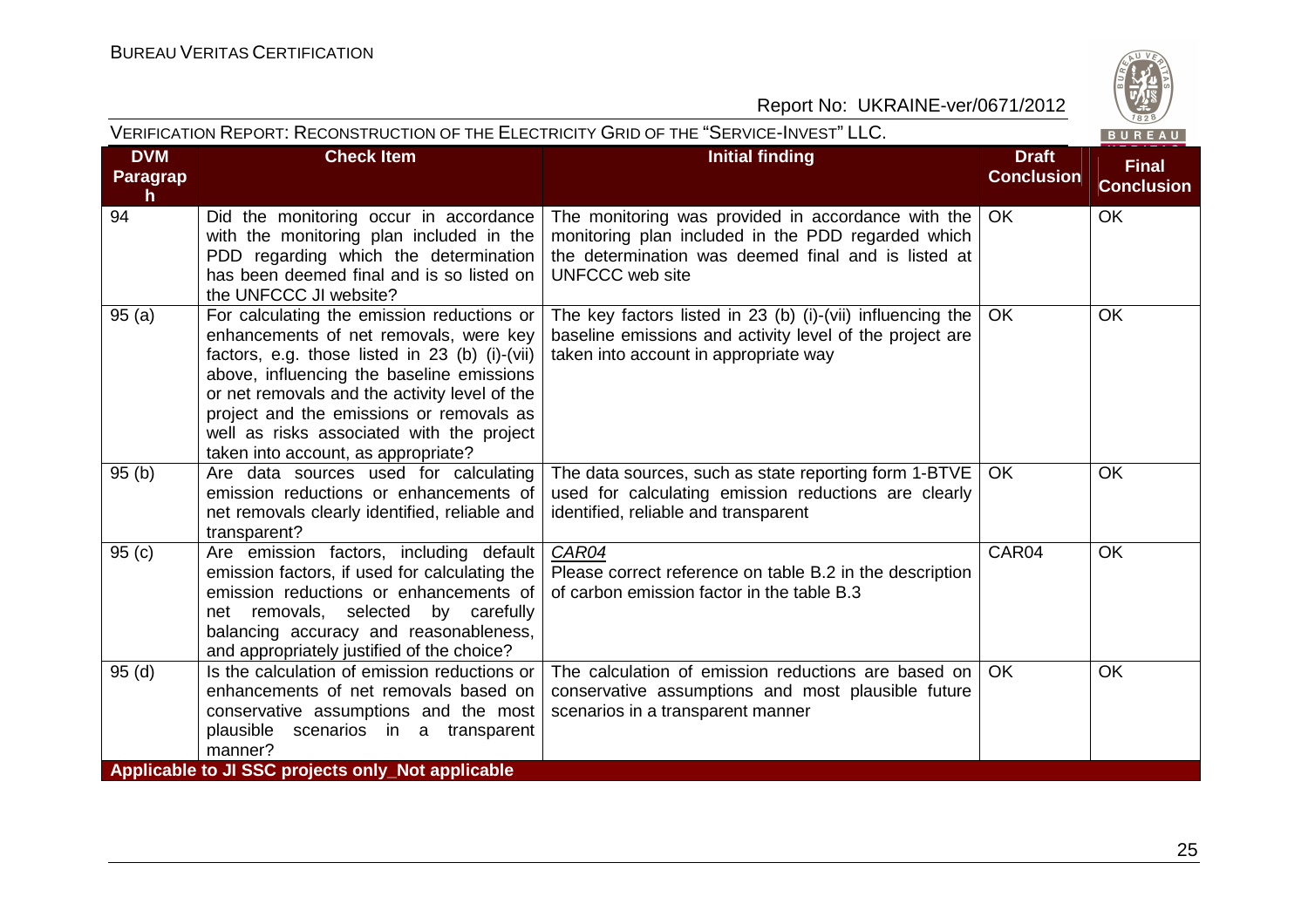| Report No: UKRAINE-ver/0671/2012 |                                                                                                                                                                                                                                                                                        |                                                                                                                                                                                                                                                                                                      |                                   |                                   |
|----------------------------------|----------------------------------------------------------------------------------------------------------------------------------------------------------------------------------------------------------------------------------------------------------------------------------------|------------------------------------------------------------------------------------------------------------------------------------------------------------------------------------------------------------------------------------------------------------------------------------------------------|-----------------------------------|-----------------------------------|
|                                  | VERIFICATION REPORT: RECONSTRUCTION OF THE ELECTRICITY GRID OF THE "SERVICE-INVEST" LLC.                                                                                                                                                                                               |                                                                                                                                                                                                                                                                                                      |                                   | $\frac{720}{1828}$<br>BUREAU      |
| <b>DVM</b><br>Paragrap<br>h.     | <b>Check Item</b>                                                                                                                                                                                                                                                                      | <b>Initial finding</b>                                                                                                                                                                                                                                                                               | <b>Draft</b><br><b>Conclusion</b> | <b>Final</b><br><b>Conclusion</b> |
|                                  | Applicable to bundled JI SSC projects only_Not applicable                                                                                                                                                                                                                              |                                                                                                                                                                                                                                                                                                      |                                   |                                   |
|                                  | <b>Revision of monitoring plan</b>                                                                                                                                                                                                                                                     |                                                                                                                                                                                                                                                                                                      |                                   |                                   |
|                                  | Applicable only if monitoring plan is revised by project participant                                                                                                                                                                                                                   |                                                                                                                                                                                                                                                                                                      |                                   |                                   |
| 99(a)                            | appropriate justification for the proposed<br>revision?                                                                                                                                                                                                                                | Did the project participants provide an The monitoring plan doesn't revised during the<br>monitoring period                                                                                                                                                                                          | OK                                | OK                                |
| 99(b)                            | Does the proposed revision improve the<br>accuracy and/or applicability of information<br>collected<br>compared to the<br>original<br>without<br>monitoring<br>plan<br>changing<br>conformity with the relevant rules and<br>regulations for the establishment of<br>monitoring plans? | Not applicable                                                                                                                                                                                                                                                                                       | OK                                | OK                                |
| <b>Data management</b>           |                                                                                                                                                                                                                                                                                        |                                                                                                                                                                                                                                                                                                      |                                   |                                   |
| 101 $(a)$                        | Is the implementation of data collection<br>with the<br>procedures in accordance<br>monitoring plan, including the quality<br>control and quality assurance procedures?                                                                                                                | The implementation of data collection procedures is in<br>accordance with the monitoring plan contained in the<br>determined PDD                                                                                                                                                                     | OK.                               | OK                                |
| 101(b)                           | Is the function of the monitoring equipment,<br>including its calibration status, in order?                                                                                                                                                                                            | The function of the monitoring equipment, including its<br>calibration status is in order<br>CAR05<br>Please add correct data on project electricity meters<br>CAR06<br>Please add correct name of state enterprise that<br>provides calibration of Service-Invest LLC automatic<br>measuring system | CAR05<br>CAR06                    | <b>OK</b><br>OK                   |
| 101(c)                           | Are the evidence and records used for the<br>monitoring<br>maintained in a traceable<br>manner?                                                                                                                                                                                        | The evidences and records are used in a transparent<br>manner                                                                                                                                                                                                                                        | OK                                | OK                                |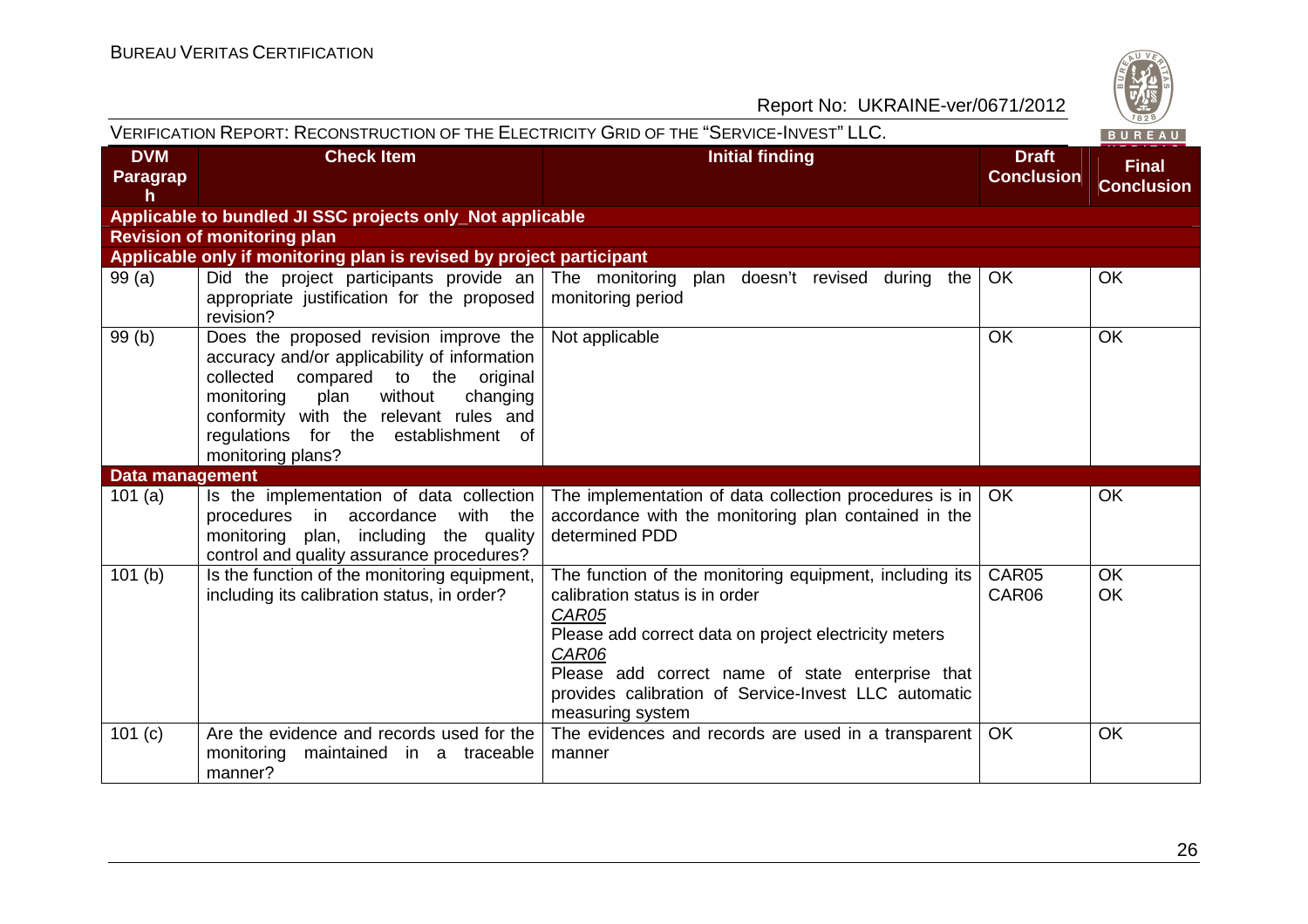

| VERIFICATION REPORT: RECONSTRUCTION OF THE ELECTRICITY GRID OF THE "SERVICE-INVEST" LLC. |                                                                                                            |                                                                                                                                                                                                                                                                                                                          |                            |                                   |
|------------------------------------------------------------------------------------------|------------------------------------------------------------------------------------------------------------|--------------------------------------------------------------------------------------------------------------------------------------------------------------------------------------------------------------------------------------------------------------------------------------------------------------------------|----------------------------|-----------------------------------|
| <b>DVM</b><br>Paragrap<br>h.                                                             | <b>Check Item</b>                                                                                          | <b>Initial finding</b>                                                                                                                                                                                                                                                                                                   | Draft<br><b>Conclusion</b> | <b>Final</b><br><b>Conclusion</b> |
| $101$ (d)                                                                                | Is the data collection and management<br>system for the project in accordance with<br>the monitoring plan? | CAR07<br>Please<br>collection<br>clearly<br>describe<br>data<br>and<br>management system for the Project<br>CAR08<br>Please note that data monitored and required for ERUs<br>calculation will be kept two years after the last ERUs<br>transfer and provide reference on relevant order issued<br>by Service-Invest LLC | CAR07<br>CAR08             | OK<br>OK                          |
|                                                                                          |                                                                                                            | Verification regarding programmes of activities (additional elements for assessment) Not applicable                                                                                                                                                                                                                      |                            |                                   |
|                                                                                          | Applicable to sample-based approach only_Not applicable                                                    |                                                                                                                                                                                                                                                                                                                          |                            |                                   |

#### **Table 2 Resolution of Corrective Action and Clarification Requests**

| Draft report clarification and corrective action<br>requests by verification team                                             | Ref. to<br>checklist<br>question<br>in table 1 | <b>Summary</b><br>response      | <b>of</b> | project | participant                                                                                                               | Verification team conclusion                                   |
|-------------------------------------------------------------------------------------------------------------------------------|------------------------------------------------|---------------------------------|-----------|---------|---------------------------------------------------------------------------------------------------------------------------|----------------------------------------------------------------|
| CAR01<br>Please provide written approvals from both<br>Parties Involved. Also, please clearly indicate<br>Party-buyer of ERUs | 90                                             | of Approval was provided to AIE |           |         | The project written approvals and the<br>Netherlands as Party-Buyer of ERUs<br>were indicated in the section A.2. Letters | The issue is closed                                            |
| <b>CAR02</b><br>Please use the latest version of "Tool for the<br>demonstration and assessment of additionality"              | 92                                             | was used                        |           |         | The "Tool for the demonstration and                                                                                       | assessment of additionality" version 7.0.0 The issue is closed |